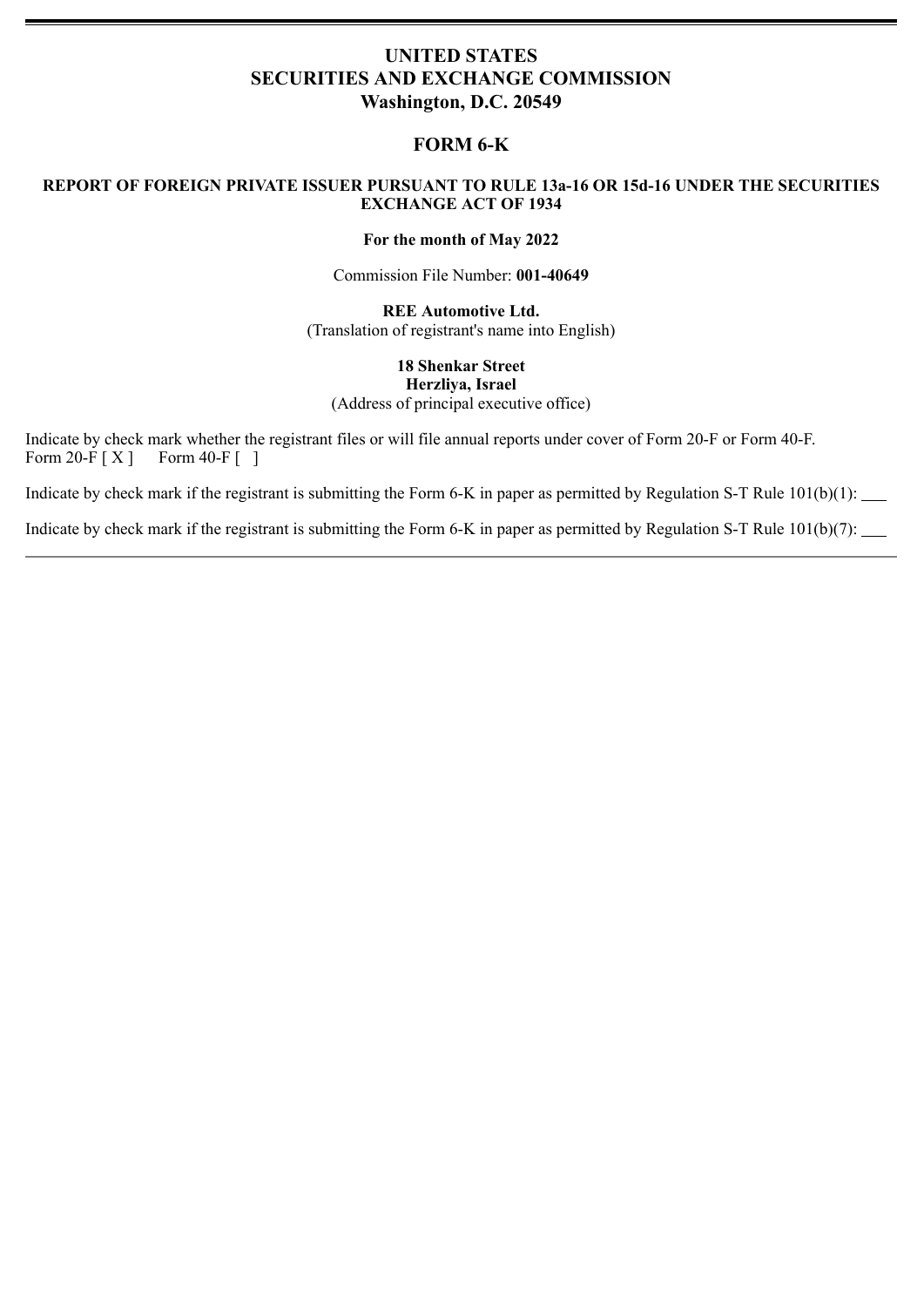# **EXPLANATORY NOTE**

On May 17, 2022, REE Automotive Ltd. ("REE"or the "Company") issued a press release entitled "REE Automotive Announces First Quarter 2022 Financial Results," in which REE reported its financial results for the first quarter of 2022. A copy of that press release is furnished as Exhibit 99.1 hereto.

The Interim Consolidated Financial Statements (unaudited) as of and for the three months ended March 31, 2022 are furnished as Exhibit 99.2 hereto.

This information contained in Exhibit 99.2 to this Report of Foreign Private Issuer on Form 6-K shall be deemed to be incorporated by reference into the Company's registration statement on Form S-8 (File No. 333-261130) and shall be a part thereof from the date on which this Report is furnished, to the extent not superseded by documents or reports subsequently filed or furnished.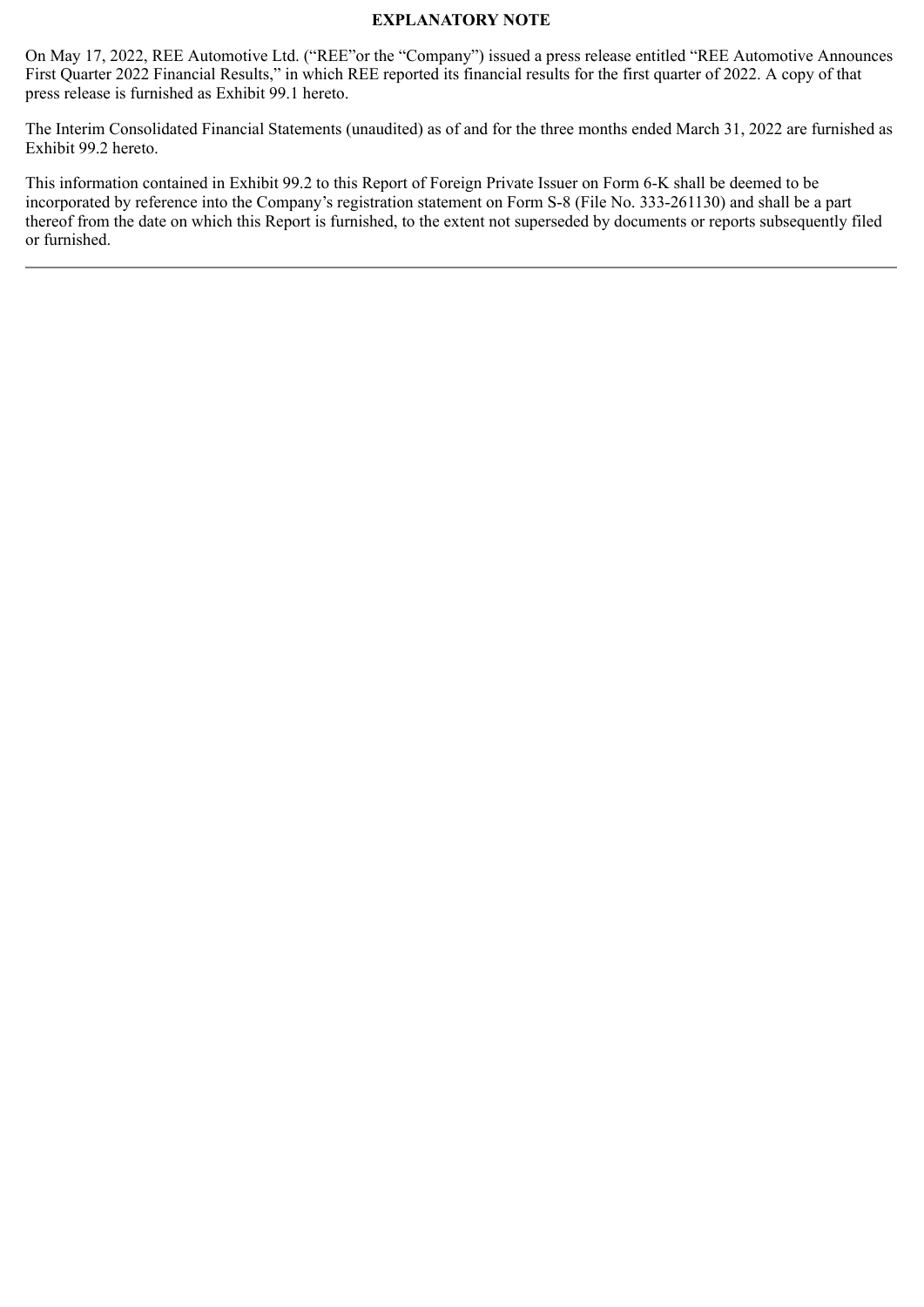# **EXHIBIT INDEX**

# **Exhibit No. Description**

| 99.1 | Press release of REE Automotive Ltd., dated May 17, 2022.                                                |
|------|----------------------------------------------------------------------------------------------------------|
| 99.2 | Unaudited Interim Consolidated Financial Statements as of and for the three months ended March 31, 2022. |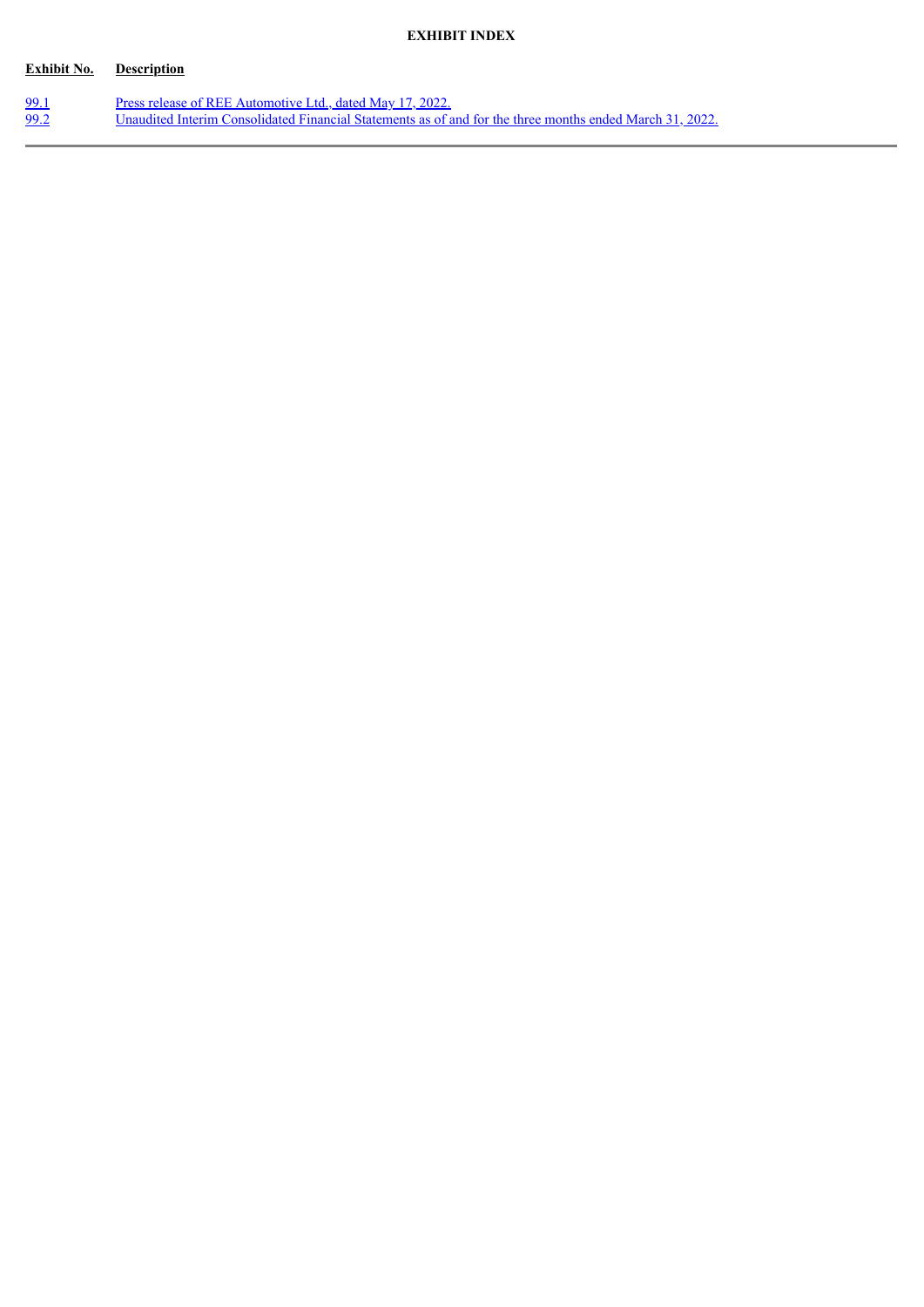# **SIGNATURES**

Pursuant to the requirements of the Securities Exchange Act of 1934, the registrant has duly caused this report to be signed on its behalf by the undersigned, thereunto duly authorized.

> **REE Automotive Ltd.** (Registrant)

Date: May 17, 2022 /s/ David Goldberg /s/ David Goldberg /s/ David Goldberg /s/ David Goldberg /s/ David Goldberg /s/ David Goldberg /s/ David Goldberg /s/ David Goldberg /s/ David Goldberg /s/ David Goldberg /s/ David Gol David Goldberg Chief Financial Officer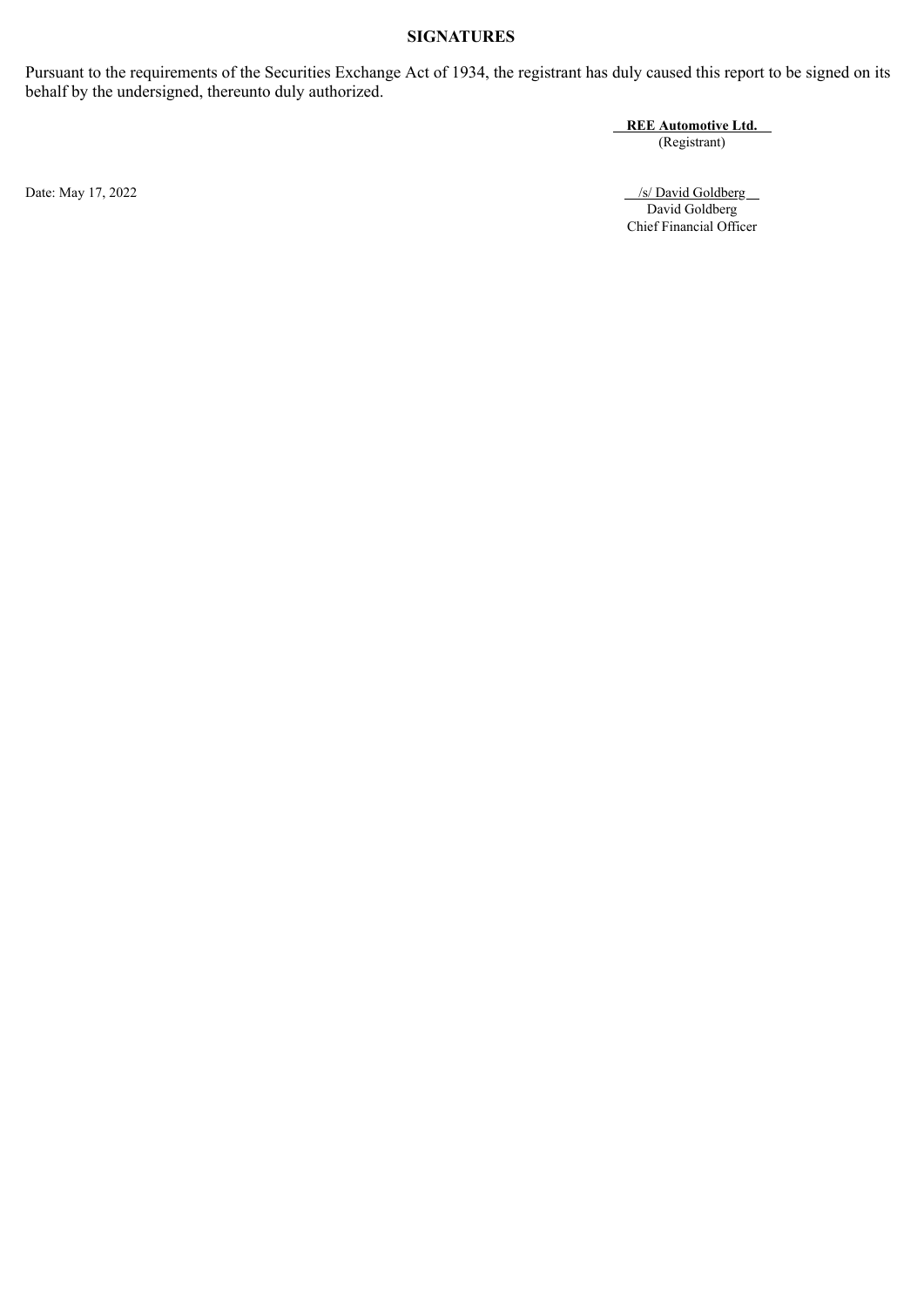# **REE Automotive Announces First Quarter 2022 Financial Results**

# **Business plan on track towards firm orders and start of production**

- <span id="page-4-0"></span>*Market's first fully drive-by-wire electric van, developed with EAVX, a subsidiary of JB Poindexter & Co, to begin validation and road testing by pipeline customers in the U.S.*
- *Positive feedback on the P7 platform from pipeline customers, including two global OEMs and three large fleets*
- *Integration center robotic assembly line on track, with anticipated capacity of 10,000 vehicle sets by the end of 2022*
- *P7 commercialization on track and funded*

TEL AVIV, Israel, May 17, 2022 (GLOBE NEWSWIRE) -- REE Automotive Ltd. (NASDAQ: REE) ("REE" or the "Company"), an automotive technology leader and provider of electric vehicle (EV) platforms, today announced its financial results for the first quarter of 2022. REE is focused on executing milestone deliverables on its signed strategic collaborations relating to various types of commercial delivery vehicles and people movers, with capabilities to integrate multiple levels of autonomy.

"This quarter we made significant progress towards establishing our production capabilities, commercializing our products, and maturing our pipeline. The recently-announced commencement of on-road testing in the U.S. of our new class 5 walk-in van highlights the progress of our partnership with EAVX. We are excited for customers to experience first-hand the unique benefits of the first X-By-Wire vehicle built with a best-in-class Morgan Olson body and Powered by REE when we deliver full vehicle prototypes this summer. As our business plan continues on track, we are encouraged by customer feedback from those who have experienced our P7 platform during on-track demonstrations in Israel and in the UK. We feel very confident in our timelines. Accordingly, we are building out our highly-automated production capabilities at our Coventry, UK, integration center, which we expect to provide initial capacity of 10,000 corner sets by the end of this year," said Daniel Barel, REE's Co-Founder and Chief Executive Officer.

# **Commercial Developments & Outlook**

Over the last year, REE has been expanding its market footprint and building a partner ecosystem to enable and accelerate adoption of the Company's products. This includes collaboration with partners to not only develop full vehicle offerings, but also provide a comprehensive ecosystem of capabilities and services, such as vehicle financing, charging infrastructure, after sales  $\&$ service as well as Data-as-a-Service ("DaaS"), for a full turn-key solution intended to enable and expedite a smooth transition for our customers from ICE to EV fleets.

During the first quarter of 2022, REE made significant progress on trials of its fully-flat, modular P7 platform and announced the opening of its Coventry, UK, integration center, with highly-automated assembly cell testing underway to support the start of serial production in 2023.

The Company also continues executing on its commercial programs. For example, REE expects to deliver a joint full vehicle prototype based on the P7 platform with EAVX, for customer evaluation this summer, a key step towards firm orders and public road testing. REE continues to progress on homologation activities for the P-7 according to schedule at both the component and system level. Full vehicle level validation and homologation are currently scheduled to begin mid-year in collaboration with our partners.

Progress on selected programs, collaborations, and other R&D projects is provided below.

# *P7 Program*

Fully flat from end-to-end, the P7 platform, unveiled in January 2022, is intended to power class 3-5 vehicles with payloads up to 8,800 pounds, range of up to 370 miles and all-wheel steering and drive. It is designed to significantly reduce development times of electric commercial models. The P7 platform allows for unique user benefits, efficiencies, and flexibility enabled by REEcorners™ and their fully independent, X-By-Wire control system and is suited for applications across commercial trucks, school buses, walk-in-vans and recreational vehicles.

REE displayed the P7 platform for first time in the U.S. at NTEA's Work Truck Week, where the Company showed the REEcorner™ technology and platform to dozens of potential customers across fleet owners, technology companies, OEMs, upfitters and auto manufacturers. REE also hosted pipeline customers at its UK Engineering Center of Excellence at MIRA Technology Park to review REEcorner™ prototype builds, verification and validation activities, and to experience the P7 platform on track. Positive feedback has been received from pipeline customers, including two global OEMs and three large fleets.

P7 prototype testing is underway, and we are moving towards system and component level homologation. Additionally, core control system software and functional safety development, a key element for the development of mission-specific variations enabled by REEcorners™, are progressing according to plan.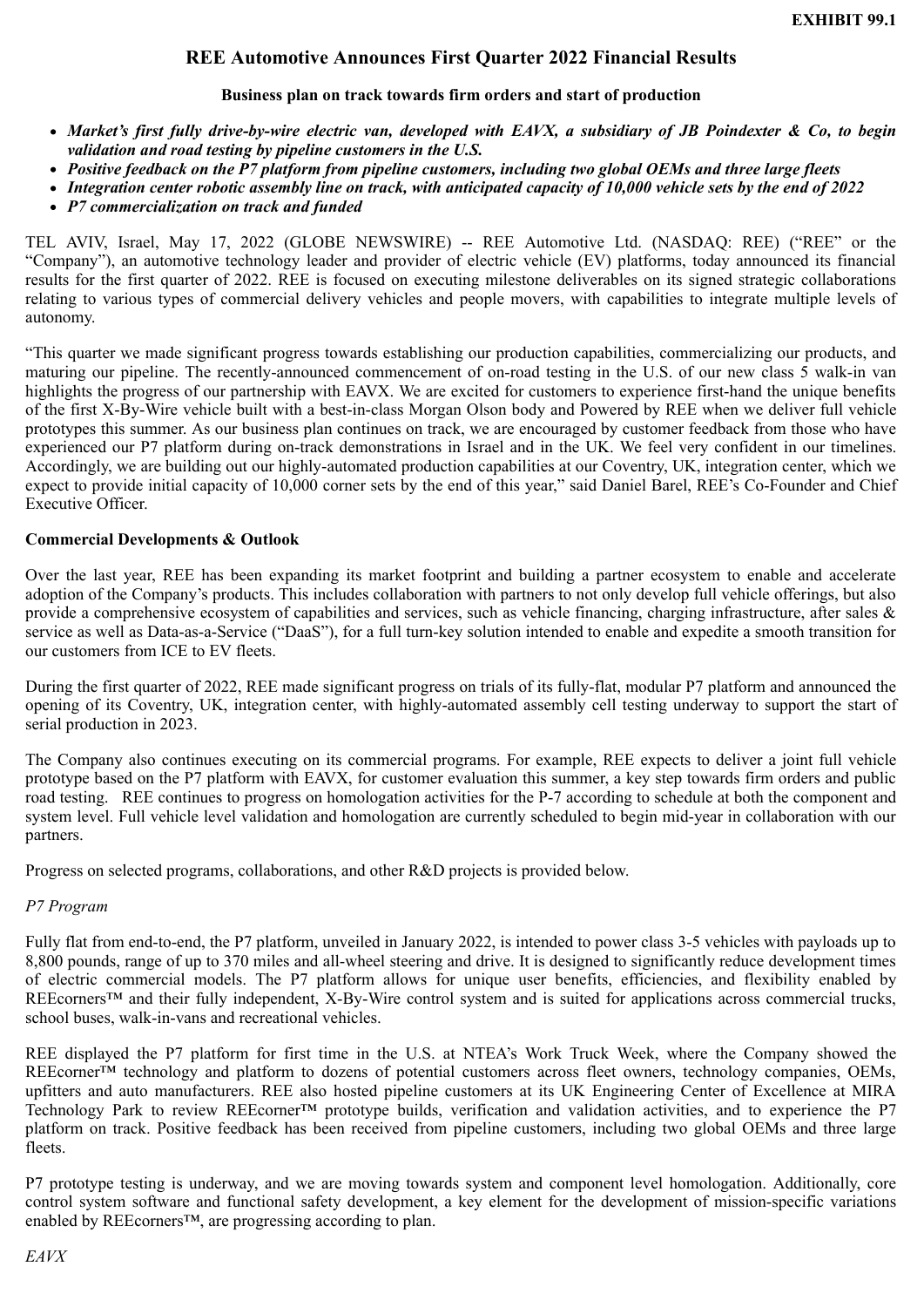REE today announced a new walk-in van prototype, first to incorporate EAVX's new EV-specific body design powered by REE's modular P7 platform. Customer validation on U.S. private roads is expected to take place this summer. The joint prototype is the market's first fully drive -by- wire commercial vehicle.

Additional evaluations of the new electric walk-in van prototype powered by REE's X-By-Wire technology will take place for several weeks in Michigan allowing pipeline customers across retail, delivery and logistics segments to experience the vehicle, discuss their unique requirements and secure production capacity on the path for 2023 deliveries.

# *Hino FlatFormer*

In early January 2022, REE and Hino Motors ("Hino"), a subsidiary of Toyota Motor Corporation and a global leader in heavy and medium duty trucks, jointly exhibited their concept model EV platform, the FlatFormer, at the Consumer Electronics Show (CES) in Las Vegas. The FlatFormer leverages REE's innovative REEcorner™ technology, which allows the critical drive components to reside between the wheel and the chassis, thus creating a fully flat chassis. The FlatFormer will be designed to carry a customized Mobility Service Module that can transport passengers and goods and deliver services. The Mobility Service Module can be designed to easily detach from the EV platform and once detached, can serve as an independent, stand-alone unit, leaving the platform to be operated separately and continue on its next task. REE and Hino anticipate that FlatFormer prototypes will be produced this year.

# *Additional Initiatives*

REE is continuing to advance additional previously-announced ongoing programs and initiatives, including those related to the development of autonomous vehicles.

# **Supply Chain & Operational Developments**

In the first quarter of 2022, REE established strategic supplier agreements with Rockwell Automation and Expert Technologies Group to support its manufacturing readiness ahead of its anticipated 2023 commercial production. REE will adopt Rockwell Automation's Plex Manufacturing Execution System (MES) to support the company's highly digitalized manufacturing of REEcorners™ and platforms. The five-year contract will launch at REE's Coventry, UK, integration center, with the cloud capabilities delivered by MES serving as the digital backbone for REE's global operations and future assembly lines. The MES enables local capability to manage customer-bespoke manufacturing operations, while also allowing REE to quickly share and scale best practice globally across all integration centers. REE has also nominated Expert Technologies Group, a leading manufacturer of industrial automation systems, automated assembly, special purpose machinery and single and multi-robotic cells, including robotic assembly, for the integration of its robotics and automated manufacturing technologies.

REE expects its first highly-automated integration center in Coventry, UK to be operational in the second half of 2022, and remains on track to open its North American integration center in Austin, Texas in 2023. REE recently demonstrated robotic assembly for its automated manufacturing cell, which will be replicated across 13 cells for a modular production line that will be installed in the Coventry integration center this year.

The Company anticipates that it will have an initial capacity to produce 10,000 vehicle sets by the end of 2022, ramping up to 20,000 vehicle sets by the end of 2023. REE's CapEx-light production approach is based on leveraging its global network of Tier 1 partners' manufacturing capacity, with full point-of-sale component assembly and testing set to take place in REE's integration centers.

View REE's robotic assembly process.

# **Financial Highlights & Outlook**

- GAAP net loss was \$23.0 million in the first quarter of 2022 compared to \$46.7 million in the fourth quarter of 2021 and \$12.6 million in the first quarter of 2021. The increase compared to the first quarter of 2021 is attributed mainly to higher R&D, Sales and Marketing expenses related to the progress in the Company's programs towards customer validation.
- Non-GAAP net loss of \$29.9 million in the first quarter of 2022 compared to \$26.0 million in the fourth quarter of 2021 and \$8.5 million in the first quarter of 2021. The year-over-year increase in non-GAAP net loss is primarily related to higher operating expenses as the Company ramps up its capabilities and market penetration towards commercial production in 2023.
- As of March 31, 2022, the Company's total liquidity amounted to \$239.0 million, comprised entirely of cash. The Company is on track to invest approximately \$30 million during 2022 primarily related to the establishment of initial production capacity.
- The Company reiterates its fiscal year guidance for non-GAAP operating expenses, which includes non-GAAP selling, general, and administrative and research and development expenses, to total between \$100 and \$120 million in 2022. Operating expenses will primarily consist of engineering and technology expenses related to the company's existing commercial programs and projects as well as expenses related to the establishment of its initial production capacity that are not capitalized. The expense expectations are dependent in part on the timing and achievement of certain milestones related to the Company's commercial programs and projects.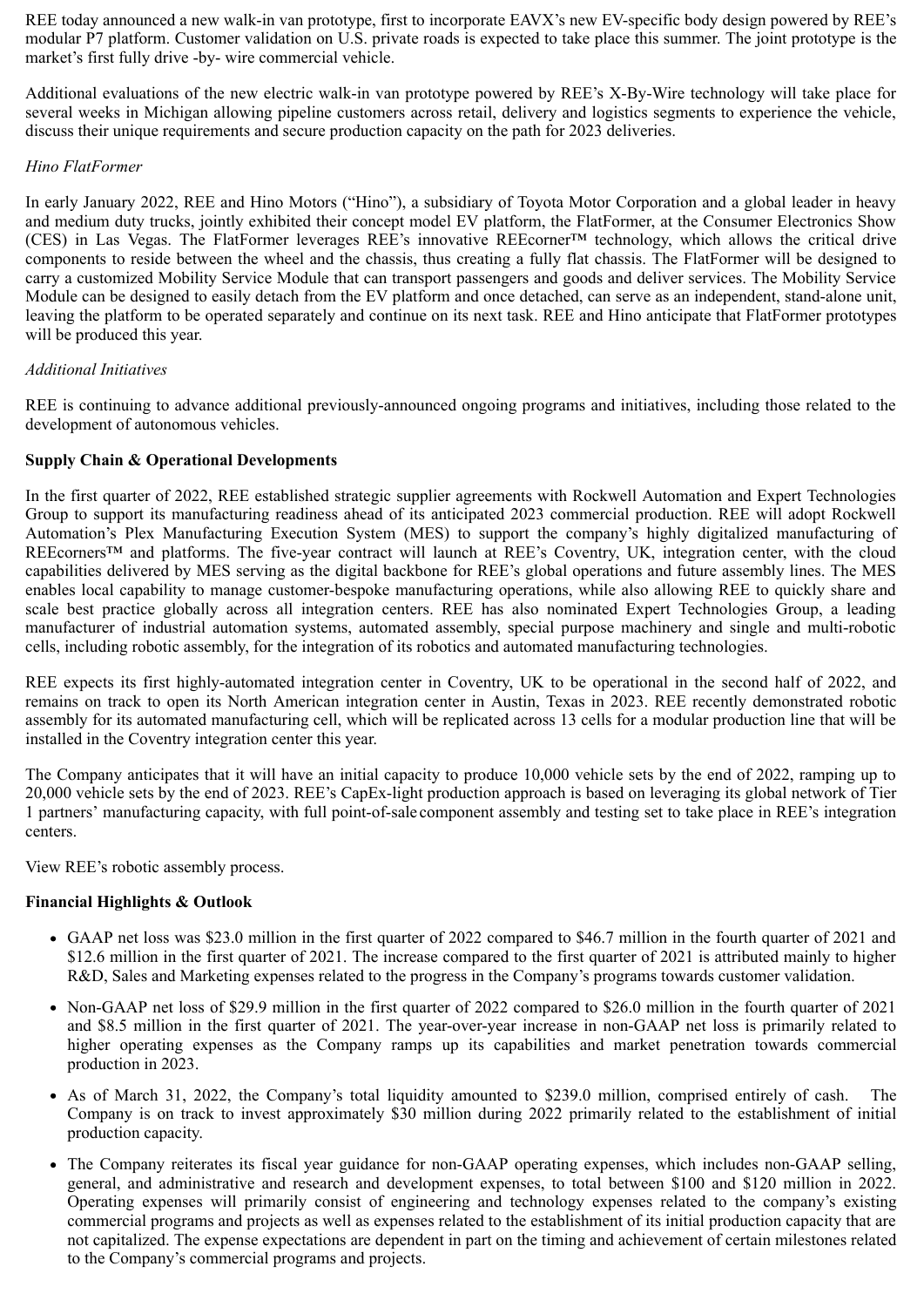• The Company anticipates that it has sufficient liquidity to achieve initial production of its P7 platform and continue to advance other commercial activities set forth above.

# **Webcast and Conference Call Information**

REE will host a conference call at 8:30 a.m. Eastern Time on Tuesday, May 17, 2022 to discuss results, recent developments and the Company's commercial roadmap. This press release and the accompanying presentation materials will be accessible prior to the conference call at https://investors.ree.auto/.

Individuals wishing to participate in the webcast can access the event on the REE's website by visiting https://investors.ree.auto/. The conference call will be accessible domestically or internationally, by dialing 646-741-3167 or +44 (0) 2071928338, respectively. Upon dialing in, please provide your details and request to join the REE Automotive First Quarter 2022 Earnings Conference Call or reference conference code 3444682.

The call will be recorded, and a replay will be available on REE's Investors website at https://investors.ree.auto/.

# **Use of Non-GAAP Financial Measures**

The Company has disclosed financial measurements in this press release that present financial information considered to be non-GAAP financial measures. These measurements are not a substitute for GAAP measurements, although the Company's management uses these measurements as an aid in monitoring the Company's on-going financial performance. Non-GAAP cost of sales, non-GAAP research and development, non-GAAP selling, general and administrative expenses and non-GAAP operating expenses exclude the impact of stock-based compensation. Non-GAAP net loss and non-GAAP loss per share also exclude non-recurring or unusual items that are considered by management to be outside the Company's standard operations and certain non-cash items. Adjusted EBITDA is a non-GAAP financial measurement that is considered by management to be useful in comparing the profitability among companies by reflecting operating results of the Company excluding such items. Reconciliations of these non-GAAP financial measures to the most directly comparable GAAP measures are included in the financial tables that follow.

The Company provides a reconciliation of non-GAAP operating expenses for the three months ended March 31, 2022 below, however, the Company does not provide guidance on GAAP operating expenses and is unable to provide a reconciliation for its non-GAAP operating expenses guidance range without unreasonable efforts due to high variability and complexity with respect to estimating certain forward-looking amounts. These include adjustments for stock-based compensation that are excluded from the calculation of GAAP operating expenses.

There are limitations associated with the use of non-GAAP financial measures, including that such measures may not be comparable to similarly titled measures used by other companies due to potential differences among calculation methodologies. Thus, there can be no assurance whether (i) items excluded from the non-GAAP financial measures will occur in the future or (ii) there will be cash costs associated with items excluded from the non-GAAP financial measures. The Company compensates for these limitations by using these non-GAAP financial measures as supplements to GAAP financial measures and by providing the reconciliations for the non-GAAP financial measures to their most comparable GAAP financial measures. Investors should consider adjusted measures in addition to, and not as a substitute for, or superior to, financial performance measures prepared in accordance with GAAP.

## **Contacts:**

# **Investor Relations Media**

Limor Gruber Keren Shemesh +972-50-5239233 +972-54-5814333 investors@ree.auto media@ree.auto

VP Investor Relations | REE Automotive Chief Marketing Officer | REE Automotive

## **REE AUTOMOTIVE LTD.**

**Condensed Consolidated Statements of Operations U.S. dollars in thousands (except share and per share data)**

**(Unaudited)**

|                     |   | <b>Three Months Ended</b> |                                |                   |  |
|---------------------|---|---------------------------|--------------------------------|-------------------|--|
|                     |   | March 31,<br>2022         | <b>December</b><br>31,<br>2021 | March 31,<br>2021 |  |
| Revenues            | Φ |                           |                                | b<br>╜            |  |
| Cost of sales       |   | 538                       | 656                            |                   |  |
| <b>Gross loss</b>   |   | (538)                     | (656)                          | (5)               |  |
| Operating expenses: |   |                           |                                |                   |  |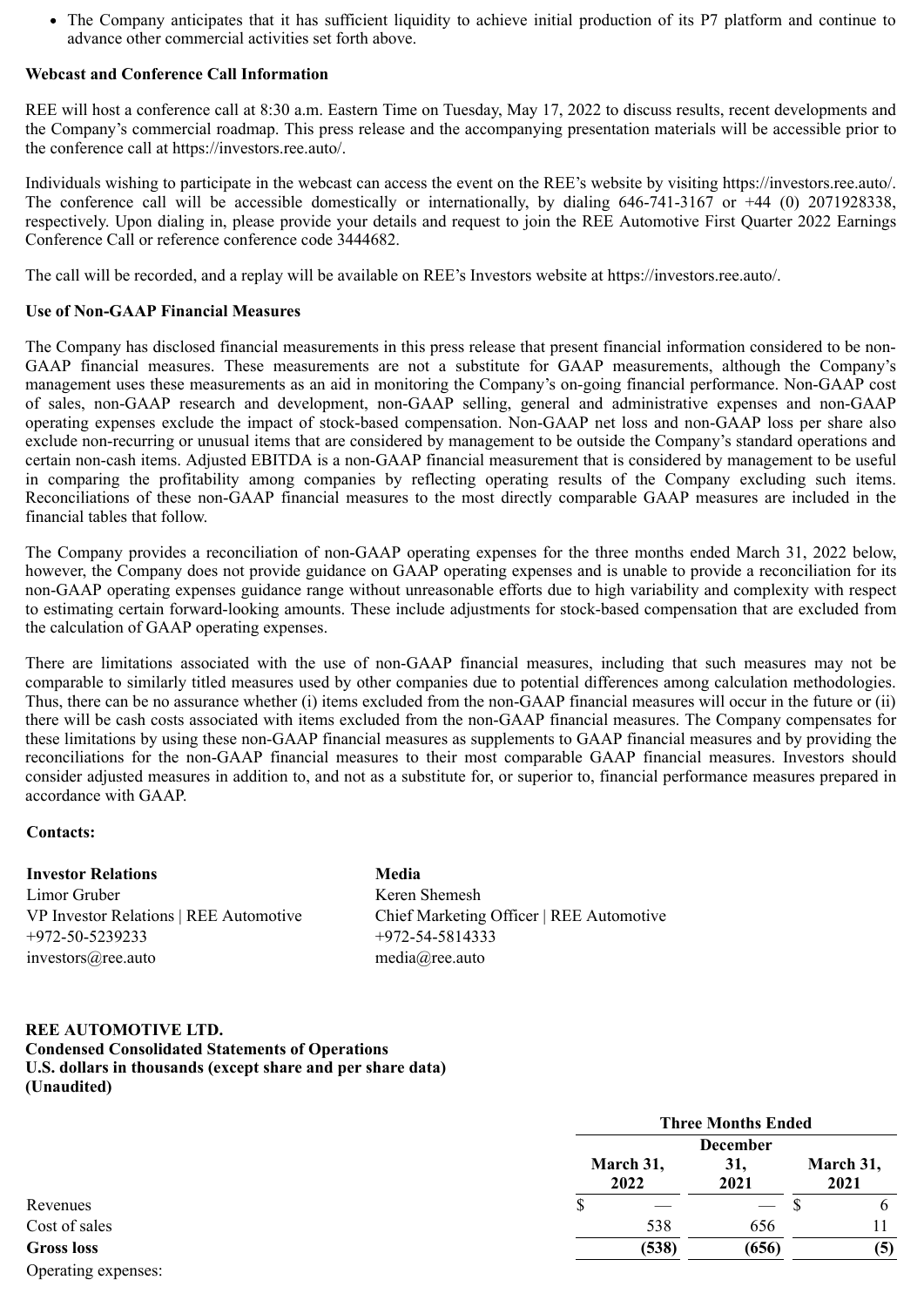| Research and development expenses, net                                                                                          | 22,397      | 23,292      |              | 7,149       |
|---------------------------------------------------------------------------------------------------------------------------------|-------------|-------------|--------------|-------------|
| Selling, general and administrative expenses                                                                                    | 15,288      | 15,538      |              | 5,448       |
| Total operating expenses                                                                                                        | 37,685      | 38,830      |              | 12,597      |
| <b>Operating loss</b>                                                                                                           | (38, 223)   | (39, 486)   |              | (12,602)    |
| (Income) loss from warrants remeasurement                                                                                       | (15,330)    | 6,239       |              |             |
| Financial income, net                                                                                                           | (472)       | (297)       |              | (4)         |
| Net loss before income tax                                                                                                      | (22, 421)   | (45, 428)   |              | (12, 598)   |
| Income tax expense                                                                                                              | 594         | 1,223       |              |             |
| Net loss                                                                                                                        | (23, 015)   | (46, 651)   | <sup>S</sup> | (12,598)    |
| Net comprehensive loss                                                                                                          | (23, 015)   | (46, 651)   | \$.          | (12,598)    |
| Basic and diluted net loss per Class A ordinary share                                                                           | (0.08)      | $(0.16)$ \$ |              | (0.07)      |
| Weighted average number of ordinary shares and preferred shares used in<br>computing basic and diluted net loss per share $(1)$ | 289,747,646 | 284,294,928 |              | 193,705,500 |
|                                                                                                                                 |             |             |              |             |

*(1) Prior period results have been retroactively adjusted to reflect the 1:26.7017 stock split and the changes in par value from 0.01 NIS to no par value effected on July 22, 2021.*

# **REE AUTOMOTIVE LTD. CONDENSED CONSOLIDATED BALANCE SHEETS U.S. dollars in thousands (except share and per share data)**

|                                                | March 31,<br>2022 |             | December 31,<br>2021 |           |  |
|------------------------------------------------|-------------------|-------------|----------------------|-----------|--|
| <b>ASSETS</b>                                  |                   | (Unaudited) |                      | (Audited) |  |
| <b>CURRENT ASSETS:</b>                         |                   |             |                      |           |  |
| Cash and cash equivalents                      | \$                | 238,976     | $\mathcal{S}$        | 275,772   |  |
| Restricted cash                                |                   | 138         |                      | 138       |  |
| Other accounts receivable and prepaid expenses |                   | 13,324      |                      | 12,162    |  |
| Total current assets                           |                   | 252,438     |                      | 288,072   |  |
| NON-CURRENT ASSETS:                            |                   |             |                      |           |  |
| Non-current restricted cash                    |                   | 1,002       |                      | 1,005     |  |
| Other accounts receivable                      |                   | 5,351       |                      | 1,184     |  |
| Operating lease right-of-use assets            |                   | 17,365      |                      |           |  |
| Property and equipment, net                    |                   | 3,772       |                      | 2,675     |  |
| Total non-current assets                       |                   | 27,490      |                      | 4,864     |  |
| <b>TOTAL ASSETS</b>                            | \$                | 279,928     | \$                   | 292,936   |  |
| LIABILITIES AND SHAREHOLDERS' EQUITY           |                   |             |                      |           |  |
| <b>CURRENT LIABILITIES:</b>                    |                   |             |                      |           |  |
| Trade payables                                 | \$                | 5,232       | $\mathcal{S}$        | 4,538     |  |
| Other accounts payable and accrued expenses    |                   | 13,501      |                      | 16,018    |  |
| Operating lease liabilities                    |                   | 2,526       |                      |           |  |
| Total current liabilities                      |                   | 21,259      |                      | 20,556    |  |
| NON-CURRENT LIABILITIES:                       |                   |             |                      |           |  |
| Deferred revenues                              |                   | 943         |                      | 943       |  |
| Warrants liability                             |                   | 5,704       |                      | 21,034    |  |
| Operating lease liabilities                    |                   | 14,526      |                      |           |  |
| Total non-current liabilities                  |                   | 21,173      |                      | 21,977    |  |
| <b>TOTAL LIABILITIES</b>                       |                   | 42,432      |                      | 42,533    |  |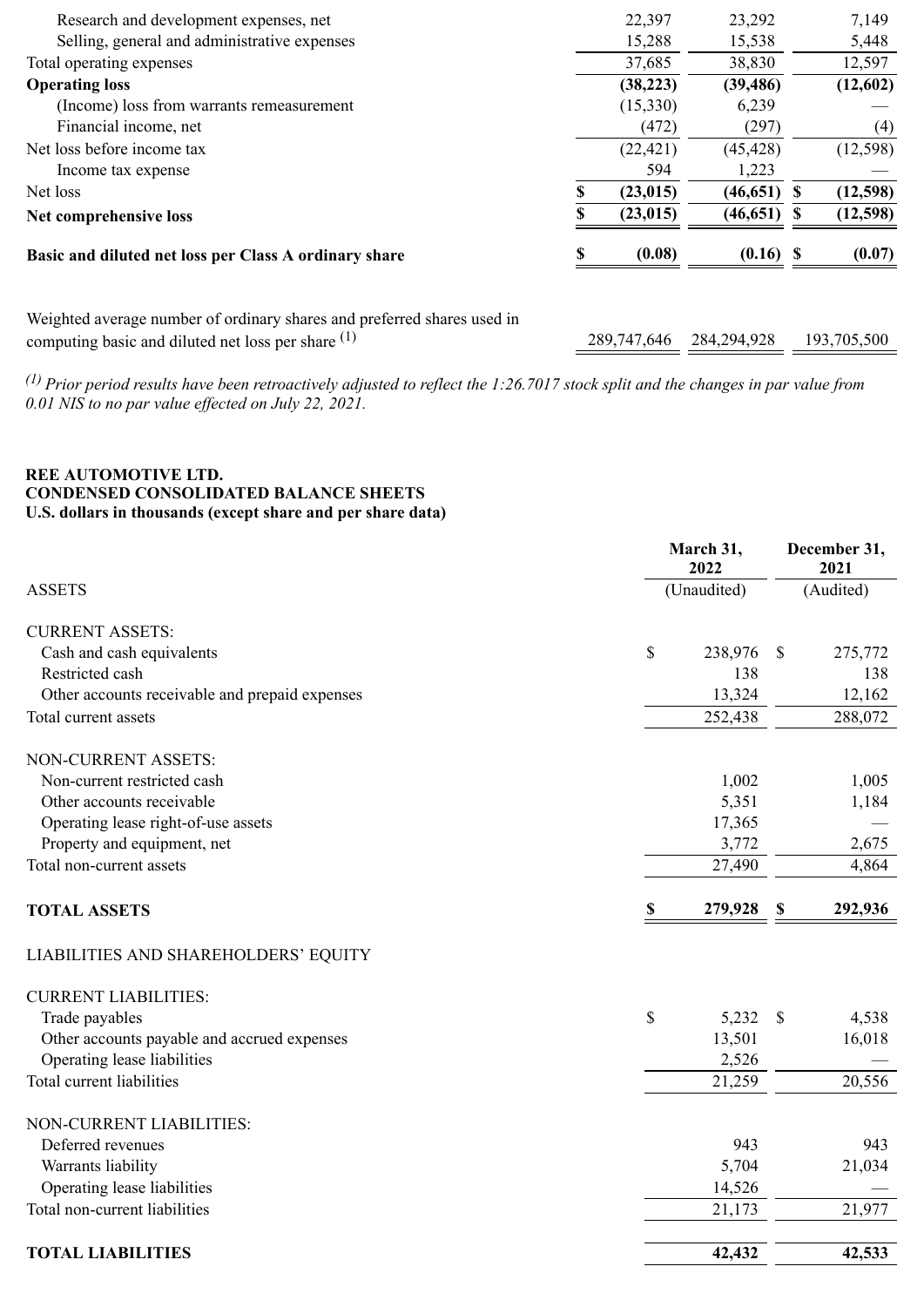| <b>SHAREHOLDERS' EQUITY:</b>                      |           |            |
|---------------------------------------------------|-----------|------------|
| Ordinary shares                                   |           |            |
| Additional paid-in capital                        | 875,019   | 864,911    |
| Accumulated deficit                               | (637,523) | (614, 508) |
| Total shareholders' equity                        | 237,496   | 250,403    |
| <b>TOTAL LIABILITIES AND SHAREHOLDERS' EQUITY</b> | 279,928   | 292,936    |

# **REE AUTOMOTIVE LTD. CONDENSED CONSOLIDATED STATEMENTS OF CASH FLOW U.S. dollars in thousands (Unaudited)**

|                                                                             | <b>Three Months Ended</b><br>March 31, |                        |           |
|-----------------------------------------------------------------------------|----------------------------------------|------------------------|-----------|
|                                                                             |                                        | 2022                   | 2021      |
| Cash flows from operating activities:                                       |                                        |                        |           |
| Net loss                                                                    | \$                                     | $(23,015)$ \$          | (12, 598) |
| Adjustments to reconcile net loss to net cash used in operating activities: |                                        |                        |           |
| Depreciation and amortization                                               |                                        | 767                    | 74        |
| Share-based compensation                                                    |                                        | 8,475                  | 4,106     |
| Remeasurement of warrant liability                                          |                                        | (15,330)               |           |
| Decrease in inventory                                                       |                                        |                        | 4         |
| Decrease in trade receivables                                               |                                        |                        | 26        |
| Increase in other accounts receivable and prepaid expenses                  |                                        | (5,329)                | (396)     |
| Increase in operating lease right-of-use assets and liability               |                                        | (827)                  |           |
| Increase in trade payables                                                  |                                        | 631                    | 1,502     |
| Increase (decrease) in other accounts payable and accrued expenses          |                                        | (2,517)                | 973       |
| Other                                                                       |                                        | 3                      | 92        |
| Net cash used in operating activities                                       |                                        | (37, 142)              | (6,217)   |
| Cash flows from investing activities:                                       |                                        |                        |           |
| Purchase of property and equipment                                          |                                        | (1,290)                | (325)     |
| Proceeds from bank deposits                                                 |                                        |                        | 1,667     |
| Net cash provided by (used in) investing activities                         |                                        | (1,290)                | 1,342     |
| Cash flows from financing activities:                                       |                                        |                        |           |
| Proceeds from exercise of options                                           |                                        | 1,633                  |           |
| Proceeds from exercise of warrants to preferred shares                      |                                        |                        | 2,350     |
| <b>Transaction costs</b>                                                    |                                        |                        | (371)     |
| Net cash provided by financing activities                                   |                                        | 1,633                  | 1,979     |
| Decrease in cash, cash equivalents and restricted cash                      |                                        | (36,799)               | (2,896)   |
| Cash, cash equivalents and restricted cash at beginning of year             |                                        | 276,915                | 45,507    |
| Cash, cash equivalents and restricted cash at end of period                 | \$                                     | $\mathbf S$<br>240,116 | 42,611    |

**Reconciliation of GAAP Financial Metrics to Non-GAAP U.S. dollars in thousands (except share and per share data) (Unaudited)**

**Reconciliation of Net Loss to Adjusted EBITDA**

|                                 |                | <b>Three Months Ended</b> |                |  |  |  |
|---------------------------------|----------------|---------------------------|----------------|--|--|--|
|                                 | <b>Mar 31.</b> | Dec 31.                   | <b>Mar 31,</b> |  |  |  |
|                                 | 2022           | 2021                      | 2021           |  |  |  |
| <b>Net Loss on a GAAP Basis</b> | (23, 015)      | $(46,651)$ \$             | (12,598)       |  |  |  |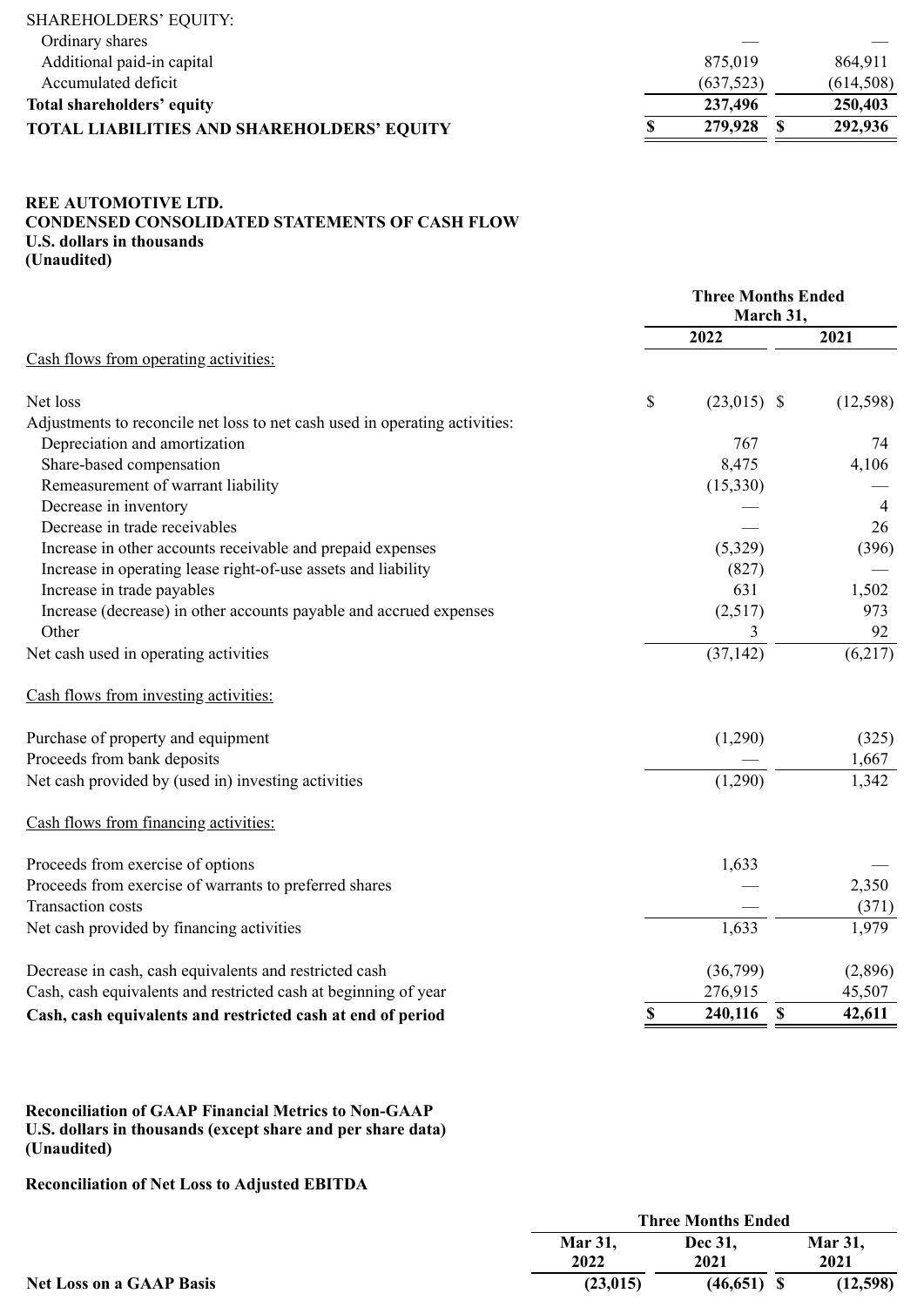| Adjusted EBITDA $^{(1)}$ $^{(2)}$    | (28,981) | (24, 928) | (8, 422) |
|--------------------------------------|----------|-----------|----------|
| Share-based compensation             | 8,475    | 14,115    | 4,106    |
| Loss (income) from warrant valuation | (15,330) | 6,239     |          |
| Depreciation and amortization $(2)$  | 767      | 192       | 74       |
| Inventory write-off                  |          | 251       |          |
| Income tax expense                   | 594      | 1,223     |          |
| Financial income, net $(2)$          | (472)    | (297)     | (4)      |

<sup>(1)</sup> Adjusted EBITDA excludes adjustments for financial income, net, income tax expense, depreciation and amortization, inventory write-off, loss (income) from warrant valuation, and share-based compensation.

\_\_\_\_\_\_\_\_\_\_\_\_\_\_\_\_\_\_\_\_\_\_\_\_\_\_\_\_\_\_\_\_\_\_\_\_\_\_\_\_\_\_\_

**Reconciliation of GAAP research and development expenses to Non-GAAP research and development expenses; GAAP selling, general, and administrative expenses to Non-GAAP selling, general, and administrative expenses; GAAP operating expenses to Non-GAAP operating expenses; GAAP net loss to Non-GAAP net loss, and GAAP net loss per Share, basic and diluted to Non-GAAP net loss per Share, basic and diluted**

|                                                                                                                                 |             | Mar 31,<br>2022 |                           | Dec 31,<br>2021 |                           | Mar 31,<br>2021 |
|---------------------------------------------------------------------------------------------------------------------------------|-------------|-----------------|---------------------------|-----------------|---------------------------|-----------------|
| <b>GAAP</b> cost of sales expenses                                                                                              | $\mathbf S$ | 538             |                           | 656             | $\mathbf{s}$              | 11              |
| Inventory write-off                                                                                                             |             |                 |                           | (251)           |                           |                 |
| Share-based compensation                                                                                                        |             | (70)            |                           | (128)           |                           |                 |
| <b>Non-GAAP cost of sales expenses</b>                                                                                          |             | 468             |                           | 277             |                           | 11              |
| <b>GAAP</b> research and development expenses                                                                                   |             | 22,397          |                           | 23,292          |                           | 7,149           |
| Share-based compensation                                                                                                        |             | (3,207)         |                           | (5,559)         |                           | (1,645)         |
| <b>Non-GAAP research and development expenses</b>                                                                               |             | 19,190          |                           | 17,733          |                           | 5,504           |
| GAAP selling, general, and administrative expenses                                                                              |             | 15,288          |                           | 15,538          |                           | 5,448           |
| Share-based compensation                                                                                                        |             | (5,198)         |                           | (8, 428)        |                           | (2,461)         |
| Non-GAAP selling, general, and administrative expenses                                                                          |             | 10,090          |                           | 7,110           |                           | 2,987           |
| <b>GAAP</b> operating expenses                                                                                                  |             | 37,685          |                           | 38,830          |                           | 12,597          |
| Share-based compensation                                                                                                        |             | (8, 405)        |                           | (13,987)        |                           | (4,106)         |
| <b>Non-GAAP</b> operating expenses                                                                                              |             | 29,280          |                           | 24,843          |                           | 8,491           |
| <b>GAAP</b> net loss                                                                                                            |             | (23, 015)       |                           | (46, 651)       |                           | (12,598)        |
| Loss (income) from warrant valuation $(1)$                                                                                      |             | (15,330)        |                           | 6,239           |                           |                 |
| Share-based compensation                                                                                                        |             | 8,475           |                           | 14,115          |                           | 4,106           |
| Inventory write-off                                                                                                             |             |                 |                           | 251             |                           |                 |
| <b>Non-GAAP</b> net loss                                                                                                        | \$          | (29, 870)       | $\boldsymbol{\mathsf{S}}$ | (26, 046)       | $\mathbf S$               | (8, 492)        |
| Non-GAAP basic and diluted net loss per share                                                                                   |             | (0.10)          | <b>S</b>                  | (0.09)          | $\boldsymbol{\mathsf{s}}$ | (0.04)          |
| Weighted average number of ordinary shares and preferred shares used in<br>computing basic and diluted net loss per share $(2)$ |             | 289,747,646     |                           | 284,294,928     |                           | 193,705,500     |

<sup>1)</sup> In July 2021, the Company assumed public and private warrants as part of its merger with 10X Capital. For the first quarter of 2022, the change in fair value of the warrants resulted in the Company recording non-cash income of \$15.3 million.

\_\_\_\_\_\_\_\_\_\_\_\_\_\_\_\_\_\_\_\_\_\_\_\_\_\_\_\_\_\_\_\_\_\_\_\_\_\_\_\_\_\_\_\_

<sup>(2)</sup> Current period results include the impact from adoption of ASU Topic 842 - Leases.

<sup>2)</sup> Prior period results have been retroactively adjusted to reflect the 1:26.7017 stock split and the changes in par value from 0.01 NIS to no par value effected on July 22, 2021.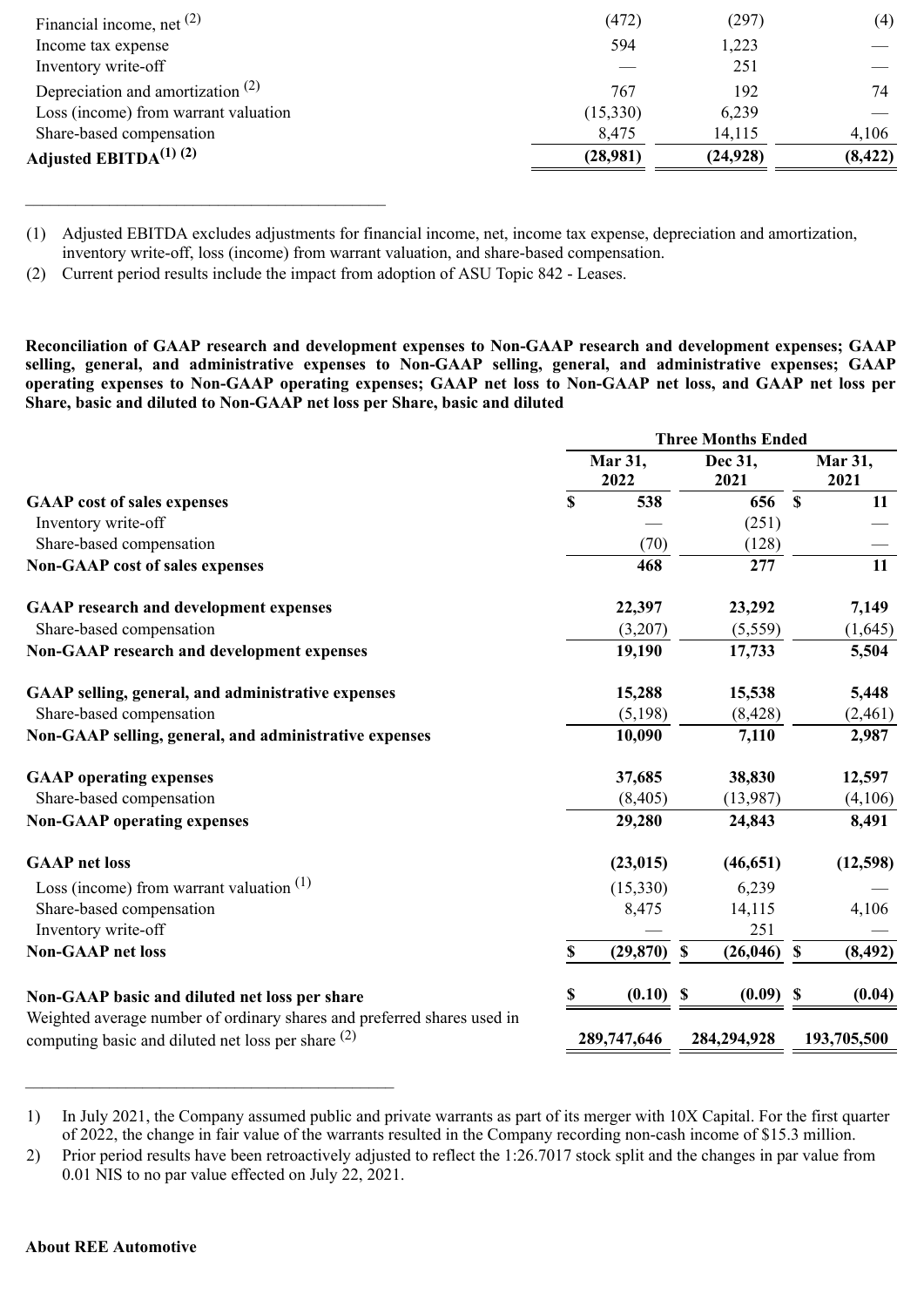REE Automotive (NASDAQ: REE) is an automotive technology leader creating the cornerstone for tomorrow's zero-emission vehicles. REE's mission is to empower global mobility companies to build any size or shape of electric or autonomous vehicle – from class 1 through class 6 - for any application and any target market. Our revolutionary, award-winning REEcorner™ technology packs traditional vehicle drive components (steering, braking, suspension, powertrain and control) into the arch of the wheel, allowing for the industry's flattest EV platform. Unrestricted by legacy thinking, REE is a truly horizontal player, with technology applicable to the widest range of target markets and applications. Fully scalable and completely modular, REE offers multiple customer benefits including complete vehicle design freedom, more space and volume with a smaller footprint, lower TCO, faster development times, ADAS compatibility, reduced maintenance and global safety standard compliance.

Headquartered in Israel, with subsidiaries in the USA, the UK, Germany, and Japan. REE has a unique CapEx-light manufacturing model that leverages its Tier 1 partners' existing production lines. REE's technology, together with their unique value proposition and commitment to excellence, positions REE to break new ground in e-Mobility. For more information visit https://www.ree.auto.

# **Caution About Forward-Looking Statements**

This communication includes certain forward-looking statements within the meaning of the Private Securities Litigation Reform Act of 1995. Forward-looking statements include, but are not limited to, statements regarding REE or its management team's expectations, hopes, beliefs, intentions or strategies regarding the future. In addition, any statements that refer to projections, forecasts or other characterizations of future events or circumstances, including any underlying assumptions, are forward-looking statements. The words "aim" "anticipate," "appear," "approximate," "believe," "continue," "could," "estimate," "expect," "foresee," "intends," "may," "might," "plan," "possible," "potential," "predict," "project," "seek," "should," "would" and similar expressions (or the negative version of such words or expressions) may identify forward-looking statements, but the absence of these words does not mean that a statement is not forward-looking. All statements, other than statements of historical facts, may be forward-looking statements. Forward-looking statements in this communication may include, among other things, statements about REE's strategic and business plans, technology, relationships, objectives and expectations for our business, the impact of trends on and interest in our business, intellectual property or product and its future results, operations and financial performance and condition

These forward-looking statements are based on information available as of the date of this communication and current expectations, forecasts, and assumptions. Although REE believes that the expectations reflected in forward-looking statements are reasonable, such statements involve unknown number of risks, uncertainties, judgments, and other factors that may cause our actual results, performance or achievements to be materially different from any future results, performance or achievements expressed or implied by forward-looking statements. These factors are difficult to predict accurately and may be beyond REE's control. Forward-looking statements in this communication speak only as of the date made and REE undertakes no obligation to update its forward-looking statements, whether as a result of new information, future developments or otherwise, should circumstances change, except as otherwise required by securities and other applicable laws. In light of these risks and uncertainties, investors should keep in mind that results, events or developments discussed in any forward-looking statement made in this communication may not occur.

Uncertainties and risk factors that could affect REE's future performance and could cause actual results to differ include, but are not limited to: REE's ability to commercialize its strategic plan; REE's ability to maintain and advance relationships with current Tier 1 suppliers and strategic partners; development of REE's advanced prototypes into marketable products; REE's ability to grow and scale manufacturing capacity through relationships with Tier 1 suppliers; REE's estimates of unit sales, expenses and profitability and underlying assumptions; REE's reliance on its UK Engineering Center of Excellence for the design, validation, verification, testing and homologation of its products; REE's limited operating history; risks associated with plans for REE's initial commercial production; REE's dependence on potential suppliers, some of which will be single or limited source; development of the market for commercial EVs; intense competition in the e-mobility space, including with competitors who have significantly more resources; risks related to the fact that REE is incorporated in Israel and governed by Israeli law; REE's ability to make continued investments in its platform; the impact of the ongoing COVID-19 pandemic and any other worldwide health epidemics or outbreaks that may arise; and adverse global conditions, including macroeconomic and geopolitical uncertainty; the need to attract, train and retain highly-skilled technical workforce; changes in laws and regulations that impact REE; REE's ability to enforce, protect and maintain intellectual property rights; REE's ability to retain engineers and other highly qualified employees to further its goals; and other risks and uncertainties set forth in the sections entitled "Risk Factors" and "Cautionary Note Regarding Forward-Looking Statements" in REE's Annual Report on Form 20-F filed with the U.S. Securities and Exchange Commission (the "SEC") on March 28, 2022 and in subsequent filings with the SEC.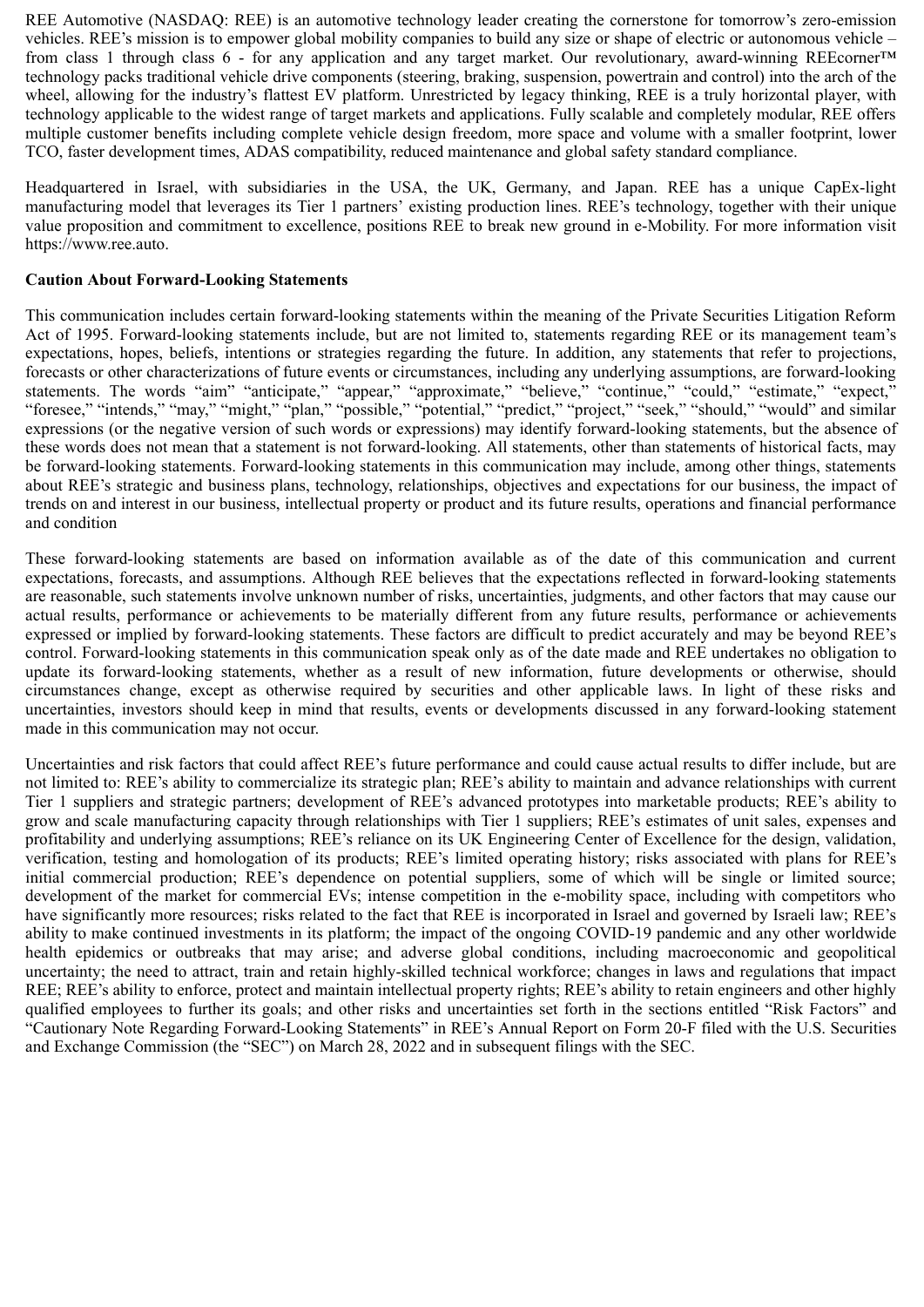### **REE AUTOMOTIVE LTD. CONSOLIDATED FINANCIAL STATEMENTS**

### **REE AUTOMOTIVE LTD. AND ITS SUBSIDIARIES INTERIM CONSOLIDATED FINANCIAL STATEMENTS AS OF MARCH 31, 2022 UNAUDITED INDEX**

# <span id="page-11-0"></span>**INDEX TO FINANCIAL STATEMENTS**

| <b>Consolidated Interim Balance Sheet</b>                                | $F-2$ |
|--------------------------------------------------------------------------|-------|
| <b>Consolidated Interim Statements of Comprehensive Loss</b>             | $F-3$ |
| <b>Consolidated Interim Statement of Changes in Shareholders' equity</b> | F-4   |
| <b>Consolidated Interim Statement of Cash Flows</b>                      | F-5   |
| Notes to the Interim Consolidated Financial Statements                   | F-7   |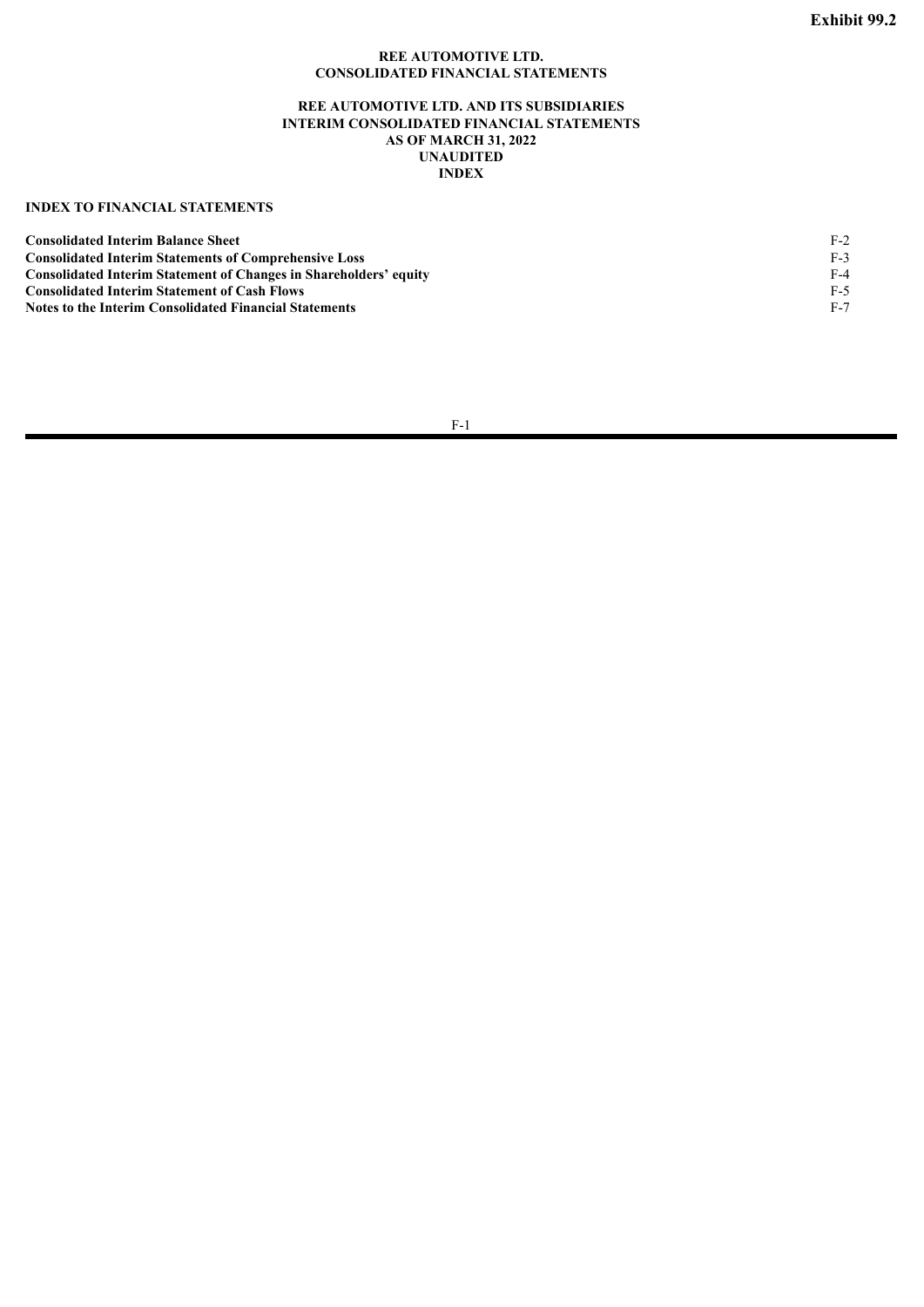# **REE AUTOMOTIVE LTD. AND ITS SUBSIDIARIES INTERIM CONSOLIDATED BALANCE SHEETS U.S. dollar in thousands (except share and per share data)**

|                                                |                         | March 31,<br>2022 |                           | December 31,<br>2021 |
|------------------------------------------------|-------------------------|-------------------|---------------------------|----------------------|
|                                                |                         | (Unaudited)       |                           | (Audited)            |
| <b>ASSETS</b>                                  |                         |                   |                           |                      |
| <b>CURRENT ASSETS:</b>                         |                         |                   |                           |                      |
| Cash and cash equivalents                      | \$                      | 238,976           | $\mathbb{S}$              | 275,772              |
| Restricted cash                                |                         | 138               |                           | 138                  |
| Other accounts receivable and prepaid expenses |                         | 13,324            |                           | 12,162               |
| Total current assets                           |                         | 252,438           |                           | 288,072              |
|                                                |                         |                   |                           |                      |
| NON-CURRENT ASSETS:                            |                         |                   |                           |                      |
| Non-current restricted cash                    |                         | 1,002             |                           | 1,005                |
| Other accounts receivable                      |                         | 5,351             |                           | 1,184                |
| Operating lease right-of-use assets            |                         | 17,365            |                           |                      |
| Property and equipment, net                    |                         | 3,772             |                           | 2,675                |
| Total non-current assets                       |                         | 27,490            |                           | 4,864                |
| <b>TOTAL ASSETS</b>                            | $\mathbb S$             | 279,928           | \$                        | 292,936              |
|                                                |                         |                   |                           |                      |
| <b>LIABILITIES AND SHAREHOLDERS' EQUITY</b>    |                         |                   |                           |                      |
| <b>CURRENT LIABILITIES:</b>                    |                         |                   |                           |                      |
| Trade payables                                 | $\overline{\mathbb{S}}$ | 5,232             | $\mathbf S$               | 4,538                |
| Other accounts payable and accrued expenses    |                         | 13,501            |                           | 16,018               |
| Operating lease liabilities                    |                         | 2,526             |                           |                      |
| Total current liabilities                      |                         | 21,259            |                           | 20,556               |
|                                                |                         |                   |                           |                      |
| <b>NON-CURRENT LIABILITIES:</b>                |                         |                   |                           |                      |
| Deferred revenues                              |                         | 943               |                           | 943                  |
| Warrants liability                             |                         | 5,704             |                           | 21,034               |
| Operating lease liabilities                    |                         | 14,526            |                           |                      |
| Total non-current liabilities                  |                         | 21,173            |                           | 21,977               |
| <b>TOTAL LIABILITIES</b>                       |                         | 42,432            |                           | 42,533               |
|                                                |                         |                   |                           |                      |
| Commitments and Contingencies (Note 6)         |                         |                   |                           |                      |
|                                                |                         |                   |                           |                      |
| SHAREHOLDERS' EQUITY:                          |                         |                   |                           |                      |
| Ordinary shares                                |                         |                   |                           |                      |
| Additional paid-in capital                     |                         | 875,019           |                           | 864,911              |
| Accumulated deficit                            |                         | (637, 523)        |                           | (614, 508)           |
| Total shareholders' equity                     |                         | 237,496           |                           | 250,403              |
| TOTAL LIABILITIES AND SHAREHOLDERS' EQUITY     | $\mathbb S$             | 279,928           | $\boldsymbol{\mathsf{S}}$ | 292,936              |

*The accompanying notes are an integral part of the consolidated financial statements.*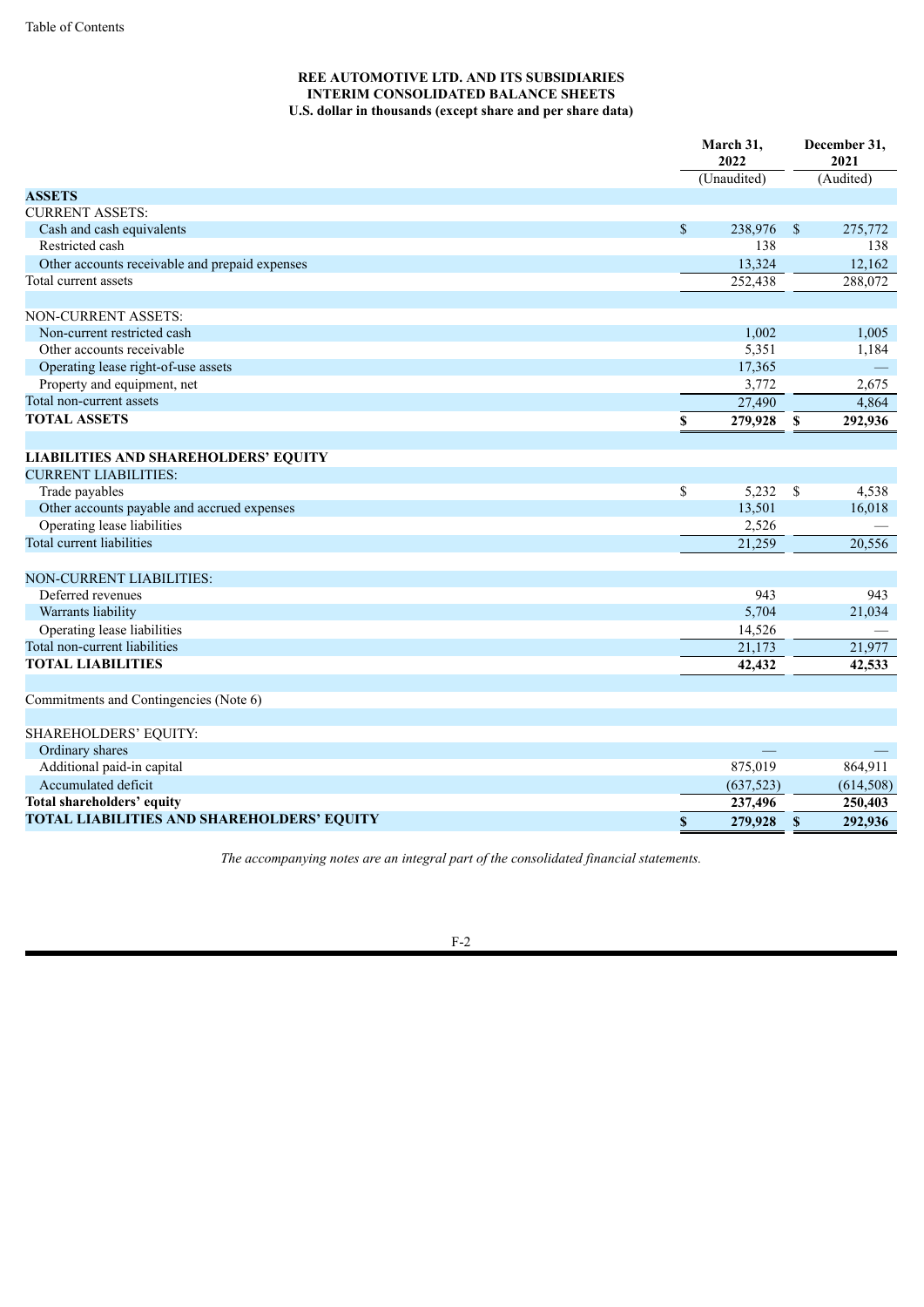## **REE AUTOMOTIVE LTD. AND ITS SUBSIDIARIES INTERIM CONSOLIDATED STATEMENTS OF COMPREHENSIVE LOSS (Unaudited) U.S. dollar in thousands (except share and per share data)**

|                                                                                                                  | <b>Three Months Ended</b> |                   |
|------------------------------------------------------------------------------------------------------------------|---------------------------|-------------------|
|                                                                                                                  | March 31,<br>2022         | March 31,<br>2021 |
| Revenues                                                                                                         |                           | 6                 |
| Cost of sales                                                                                                    | 538                       | 11                |
| <b>Gross</b> loss                                                                                                | (538)                     | (5)               |
| Operating expenses:                                                                                              |                           |                   |
| Research and development expenses, net                                                                           | 22,397                    | 7,149             |
| Selling, general and administrative expenses                                                                     | 15,288                    | 5,448             |
| Total operating expenses                                                                                         | 37,685                    | 12,597            |
| <b>Operating loss</b>                                                                                            | (38, 223)                 | (12,602)          |
| Income from warrants remeasurement                                                                               | (15,330)                  |                   |
| Financial income, net                                                                                            | (472)                     | (4)               |
| Net loss before income tax                                                                                       | (22, 421)                 | (12, 598)         |
| Income tax expense                                                                                               | 594                       |                   |
| Net loss                                                                                                         | (23, 015)                 | (12,598)          |
| Net comprehensive loss                                                                                           | (23, 015)                 | (12,598)          |
| Basic and diluted net loss per Class A ordinary share                                                            | (0.08)                    | (0.07)            |
| Weighted average number of ordinary shares and preferred shares used in computing basic and diluted net loss per |                           |                   |
| share $(1)$                                                                                                      | 289,747,646               | 193,705,500       |
|                                                                                                                  |                           |                   |

(1) Prior period results have been retroactively adjusted to reflect the 1:26.7017 stock split and the changes in par value from 0.01 NIS to no par value *ef ected on July 22, 2021.*

*The accompanying notes are an integral part of the consolidated financial statements.*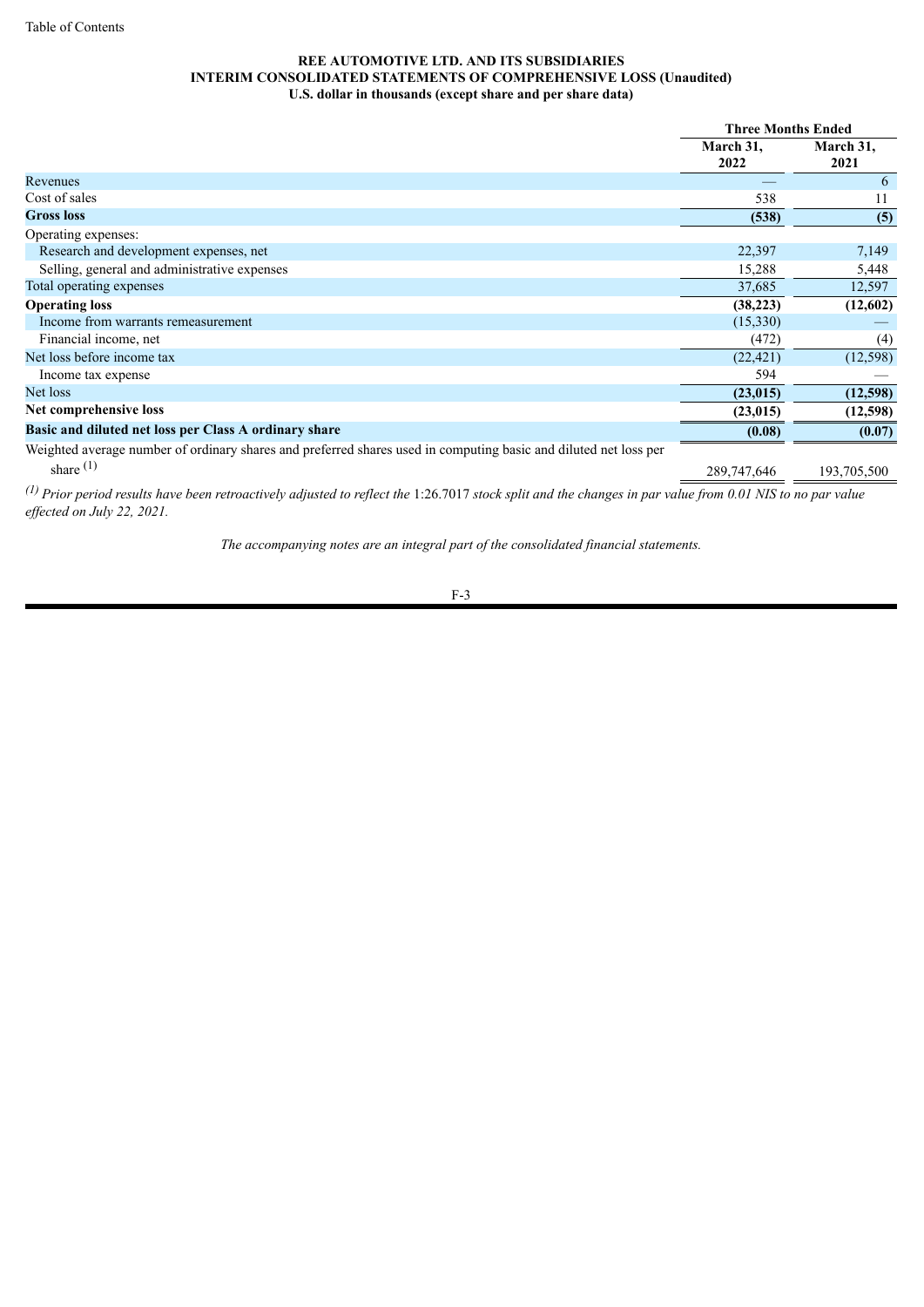### **REE AUTOMOTIVE LTD. AND ITS SUBSIDIARIES INTERIM CONSOLIDATED STATEMENT OF CHANGES IN SHAREHOLDERS' EQUITY (Unaudited) U.S. dollar in thousands (except share and per share data)**

|                                    | <b>Ordinary shares - Class</b><br>$A^{(1)}$ |              |               | <b>Ordinary shares -</b><br>Class B $(1)$ | Preferred shares <sup>(1)</sup> |              |                          | <b>Additional</b><br>Paid-in | Accumulated     | <b>Total</b><br>Shareholders' |
|------------------------------------|---------------------------------------------|--------------|---------------|-------------------------------------------|---------------------------------|--------------|--------------------------|------------------------------|-----------------|-------------------------------|
|                                    | <b>Shares</b>                               | Amount       | <b>Shares</b> | Amount                                    | <b>Shares</b>                   | Amount       |                          | Capital                      | <b>Deficit</b>  | <b>Equity</b>                 |
| <b>Balance - January</b><br>1,2021 | 45,271,559 \$                               |              |               | $\mathbf{s}$                              | 130,799,440 \$                  |              |                          | 154,959 \$<br>$\mathbf{s}$   | $(109, 178)$ \$ | 45,781                        |
| <b>Exercise of warrants</b>        |                                             |              |               |                                           | 8,619,406                       |              |                          | 2,350                        |                 | 2,350                         |
| Share-based<br>compensation        |                                             |              |               |                                           |                                 |              |                          | 4,106                        |                 | 4,106                         |
| Net loss                           |                                             |              |               |                                           |                                 |              |                          |                              | (12,598)        | (12, 598)                     |
| <b>Balance – March 31,</b><br>2021 | 45,271,559 \$                               |              |               | <b>S</b>                                  | 139,418,846 \$                  |              | $\overline{\phantom{m}}$ | $161,415$ \$<br><sup>S</sup> | $(121,776)$ \$  | 39,639                        |
| <b>Balance - January</b><br>1,2022 | 234,262,636 \$                              |              | $-$ \$        |                                           |                                 | $\mathbf{s}$ | $\overline{\phantom{a}}$ | 864,911 \$<br>$\mathbf{s}$   | $(614,508)$ \$  | 250,403                       |
| Exercise of options                | 4,181,942                                   |              |               |                                           |                                 |              |                          | 1,633                        |                 | 1,633                         |
| Share-based<br>compensation        |                                             |              |               |                                           |                                 |              |                          | 8,475                        |                 | 8,475                         |
| Net loss                           |                                             |              |               |                                           |                                 |              |                          |                              | (23,015)        | (23, 015)                     |
| <b>Balance – March 31,</b>         |                                             |              |               |                                           |                                 |              |                          |                              |                 |                               |
| 2022                               | 238,444,578                                 | $\mathbf{s}$ |               | <b>S</b>                                  |                                 | S            |                          | 875,019 \$<br>$\mathbf{s}$   | $(637,523)$ \$  | 237,496                       |

 $^{(1)}$  Prior period results have been retroactively adjusted to reflect the 1:26.7017 stock split and the changes in par value from 0.01 NIS to no par value *ef ected on July 22, 2021.*

*The accompanying notes are an integral part of the consolidated financial statements.*

$$
F-4
$$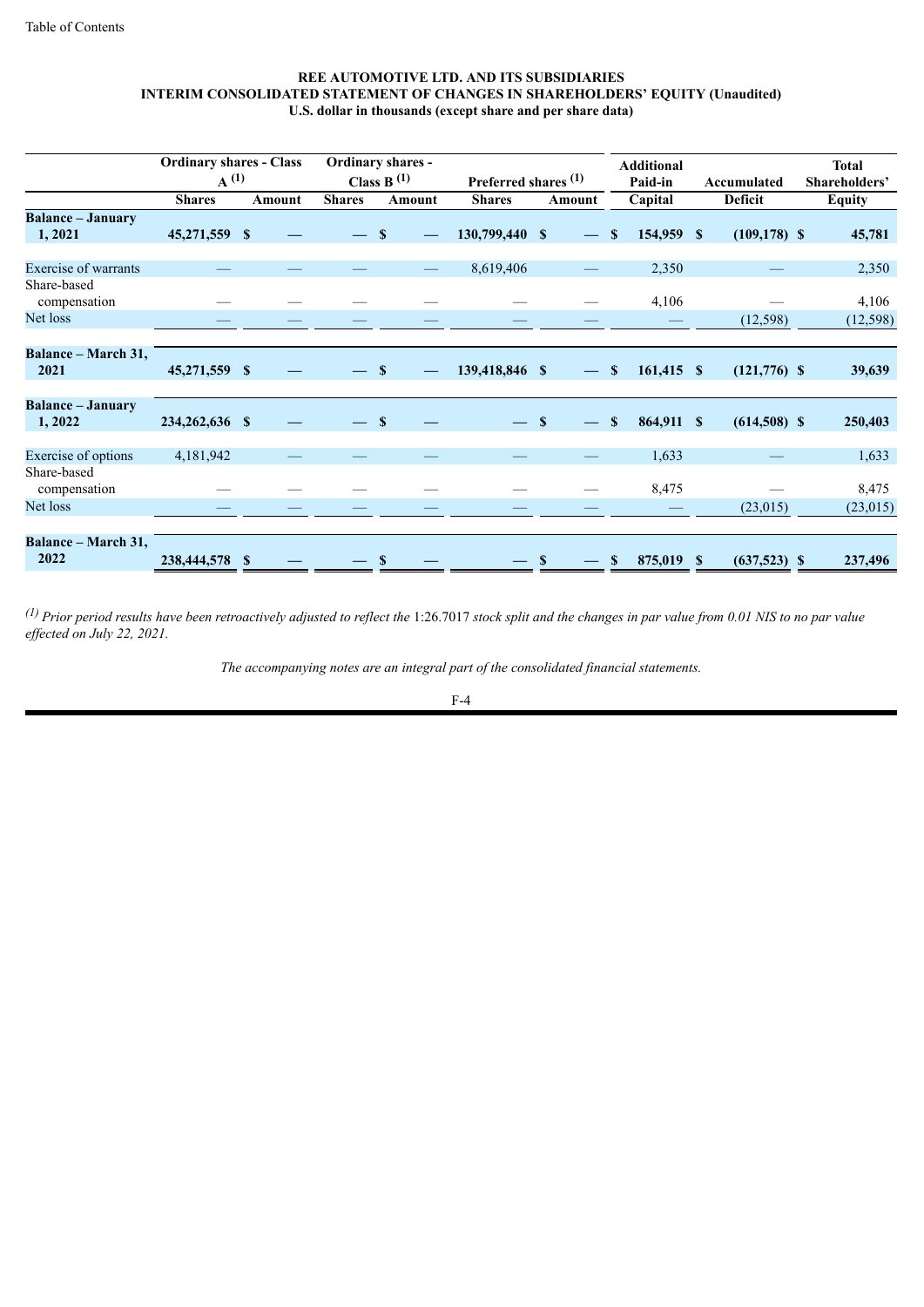### **REE AUTOMOTIVE LTD. AND ITS SUBSIDIARIES INTERIM CONSOLIDATED STATEMENT OF CASH FLOWS (Unaudited) U.S. dollar in thousands (except share and per share data)**

|                                                                             |                       | Three months ended March 31, |
|-----------------------------------------------------------------------------|-----------------------|------------------------------|
|                                                                             | 2022                  | 2021                         |
| Cash flows from operating activities:                                       |                       |                              |
|                                                                             |                       |                              |
| Net loss                                                                    | $\$$<br>$(23,015)$ \$ | (12, 598)                    |
| Adjustments to reconcile net loss to net cash used in operating activities: |                       |                              |
| Depreciation and amortization                                               | 767                   | 74                           |
| Share-based compensation                                                    | 8,475                 | 4,106                        |
| Remeasurement of warrant liability                                          | (15,330)              |                              |
| Decrease in inventory                                                       |                       | $\overline{4}$               |
| Decrease in trade receivables                                               |                       | 26                           |
| Increase in other accounts receivable and prepaid expenses                  | (5,329)               | (396)                        |
| Increase in operating lease right-of-use assets and liability               | (827)                 |                              |
| Increase in trade payables                                                  | 631                   | 1,502                        |
| Increase (decrease) in other accounts payable and accrued expenses          | (2,517)               | 973                          |
| Other                                                                       | 3                     | 92                           |
| Net cash used in operating activities                                       | (37, 142)             | (6,217)                      |
| Cash flows from investing activities:                                       |                       |                              |
| Purchase of property and equipment                                          | (1,290)               | (325)                        |
| Proceeds from bank deposits                                                 |                       | 1,667                        |
| Net cash provided by (used in) investing activities                         | (1,290)               | 1,342                        |
| Cash flows from financing activities:                                       |                       |                              |
| Proceeds from exercise of options                                           | 1,633                 |                              |
| Proceeds from exercise of warrants to preferred shares                      |                       | 2,350                        |
| <b>Transaction costs</b>                                                    |                       | (371)                        |
| Net cash provided by financing activities                                   | 1,633                 | 1,979                        |
| Decrease in cash, cash equivalents and restricted cash                      | (36,799)              | (2,896)                      |
| Cash, cash equivalents and restricted cash at beginning of year             | 276,915               | 45,507                       |
| Cash, cash equivalents and restricted cash at end of period                 | \$<br>240,116         | \$<br>42,611                 |
|                                                                             |                       |                              |

*The accompanying notes are an integral part of the consolidated financial statements.*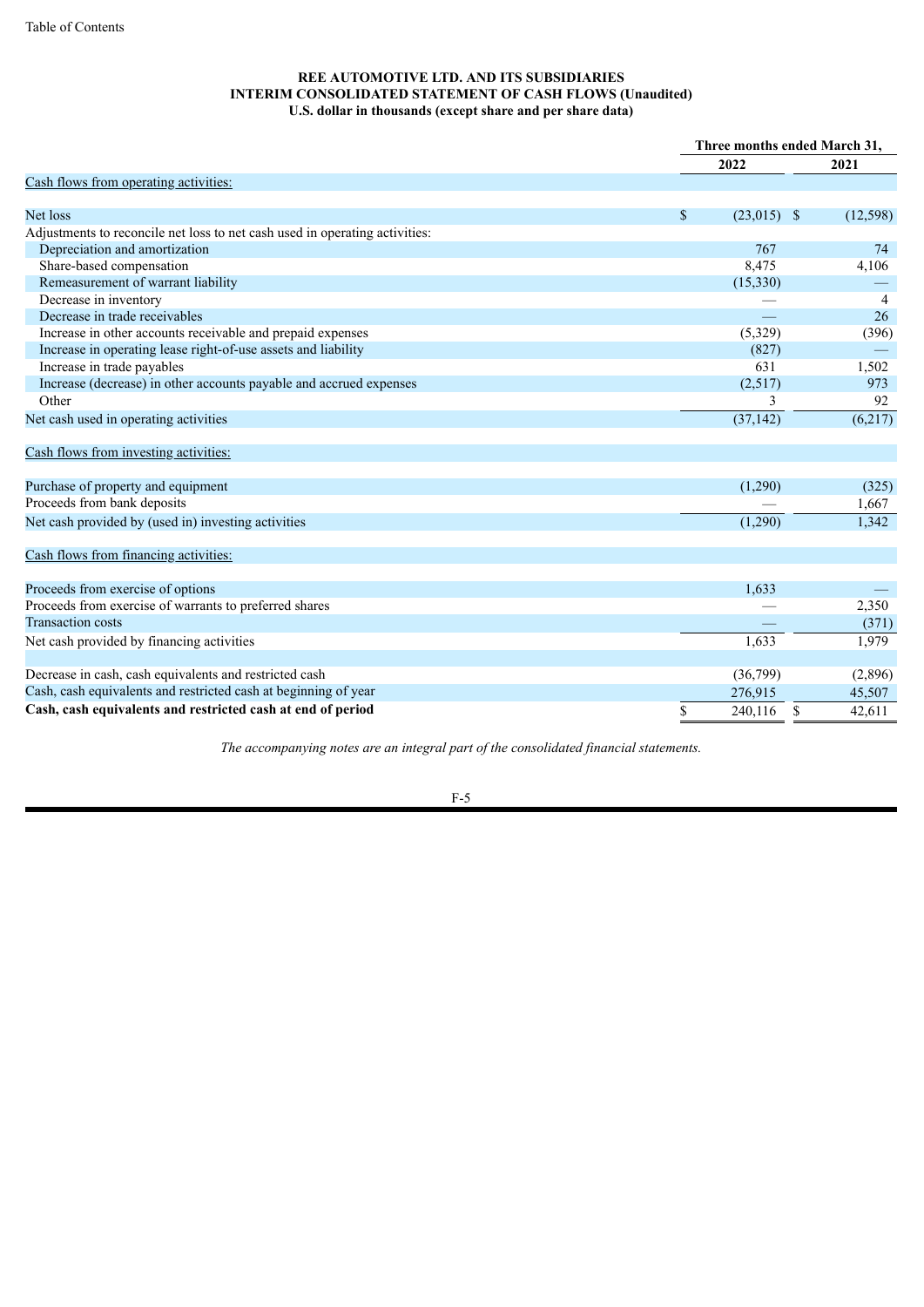# **REE AUTOMOTIVE LTD. AND ITS SUBSIDIARIES INTERIM CONSOLIDATED STATEMENT OF CASH FLOWS (Unaudited) U.S. dollar in thousands (except share and per share data)**

|                                                                            | <b>Three Months Ended March 31,</b> |                                     |      |        |  |      |
|----------------------------------------------------------------------------|-------------------------------------|-------------------------------------|------|--------|--|------|
|                                                                            |                                     | 2022                                |      |        |  | 2021 |
| Non-cash activity:                                                         |                                     |                                     |      |        |  |      |
|                                                                            |                                     |                                     |      |        |  |      |
| Deferred transaction costs                                                 | \$                                  |                                     | S    | 2,117  |  |      |
| Purchase of property and equipment included in accounts payable or accrued | \$                                  | 63                                  | \$   | 22     |  |      |
|                                                                            |                                     |                                     |      |        |  |      |
|                                                                            |                                     | <b>Three Months Ended March 31,</b> |      |        |  |      |
|                                                                            |                                     | 2022                                | 2021 |        |  |      |
| Supplemental cash flow:                                                    |                                     |                                     |      |        |  |      |
|                                                                            |                                     |                                     |      |        |  |      |
| Cash received from interest                                                | $\mathcal{S}$                       | 410S                                |      | 22     |  |      |
|                                                                            |                                     |                                     |      |        |  |      |
|                                                                            | March 31,                           |                                     |      |        |  |      |
|                                                                            |                                     | 2022                                |      | 2021   |  |      |
| Reconciliation of cash, cash equivalents and restricted cash:              |                                     |                                     |      |        |  |      |
|                                                                            |                                     |                                     |      |        |  |      |
| Cash and cash equivalents                                                  | $\mathsf{\$}$                       | 238,976 \$                          |      | 41,815 |  |      |
| Restricted cash                                                            |                                     | 138                                 |      | 796    |  |      |
| Non-current restricted cash                                                |                                     | 1,002                               |      |        |  |      |
| Total cash, cash equivalents and restricted cash                           |                                     | 240,116                             |      | 42,611 |  |      |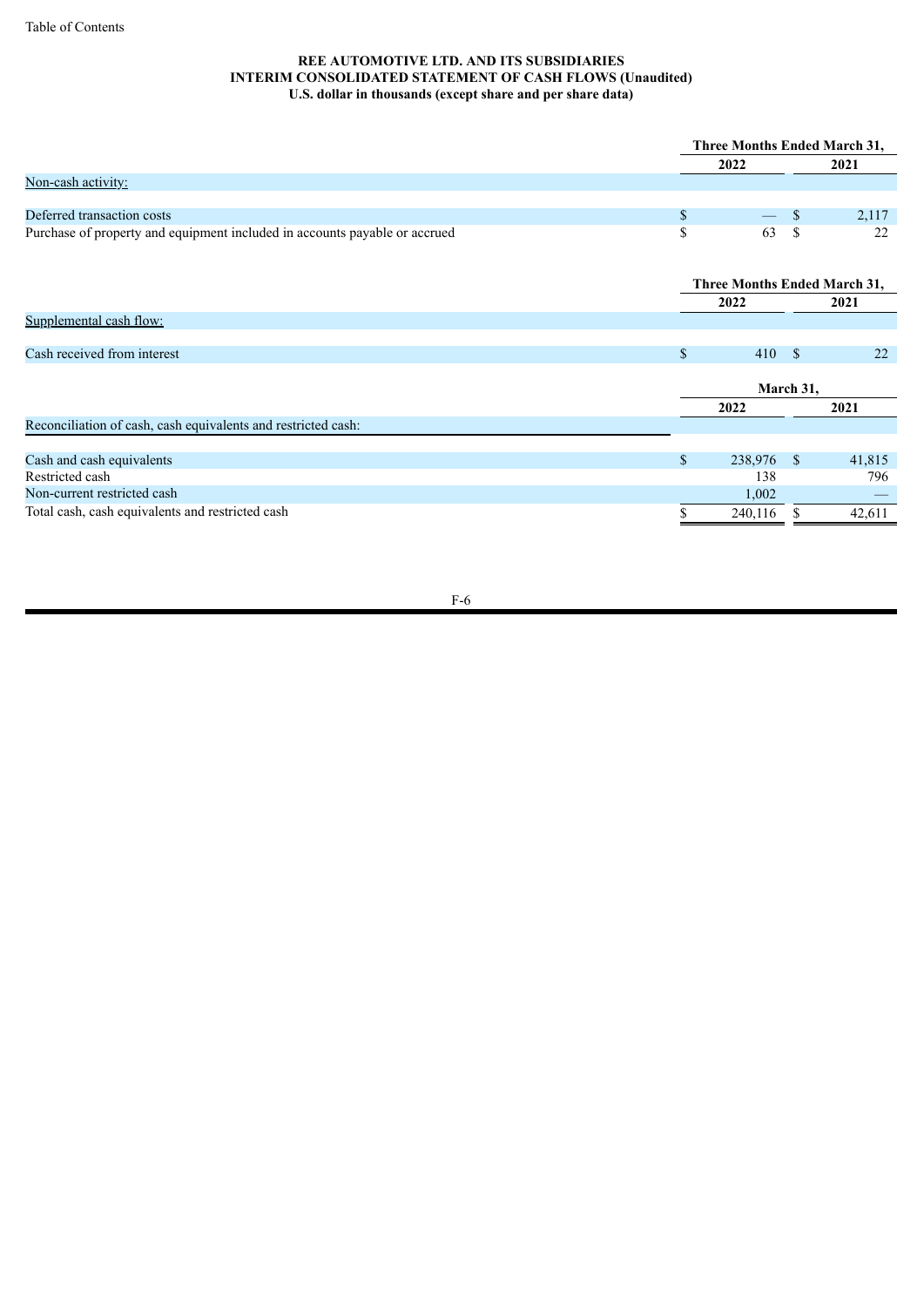### **NOTE 1. GENERAL**

REE Automotive Ltd. was incorporated in Israel on January 16, 2011.

REE Automotive Ltd. has established wholly-owned subsidiaries in the United States, Germany, Japan and the United Kingdom (the "Subsidiaries"). REE Automotive Ltd. and its subsidiaries (the "Company" or "we") is a development stage company actively executing our business plan and establishing strategic collaborations with industry leaders to expand our industry footprint across segments. We are currently developing full vehicle prototypes with REEcorner<sup>TM</sup> technology, preparing to commence commercial trials of our P7 Platform.

On February 3, 2021, the Company entered into a merger agreement (the "Merger Agreement") with 10X Capital Venture Acquisition Corp ("10X Capital"), a Delaware corporation and special purpose acquisition company ("SPAC"), and Spark Merger Sub, Inc., a wholly-owned subsidiary of the Company, pursuant to which Merger Sub merged with and into 10X Capital (the "Merger"). The Merger was consummated on July 22, 2021 (the "Closing Date") with 10X Capital becoming a wholly-owned subsidiary of the Company, and the securityholders of 10X Capital becoming securityholders of the Company.

The Company became a publicly traded company listed on the Nasdaq Stock Exchange on July 23, 2021, with its ordinary shares and its warrants trading under the ticker symbols "REE" and "REEAW".

#### **NOTE 2. SUMMARY OF SIGNIFICANT ACCOUNTING POLICIES**

#### *Unaudited interim consolidated financial statements*

The accompanying unaudited interim consolidated financial statements have been prepared in accordance with U.S. generally accepted accounting principles ("U.S. GAAP") for interim financial information. In the opinion of management, the unaudited interim consolidated financial statements include all adjustments necessary for a fair presentation.

The balance sheet as of December 31, 2021 has been derived from the audited consolidated financial statements of the Company at that date but does not include all information and footnotes required by U.S. GAAP for complete financial statements.

The accompanying unaudited interim consolidated financial statements should be read in conjunction with the audited consolidated financial statements and accompanying notes for the year ended December 31, 2021.

The significant accounting policies disclosed in the Company's audited 2021 consolidated financial statements and notes thereto have been applied consistently to these unaudited interim consolidated financial statements. Results for the three months ended March 31, 2022 are not necessarily indicative of results that may be expected for the year ending December 31, 2022.

#### *Use of estimates*

The preparation of the unaudited interim consolidated financial statements in conformity with U.S. generally accepted accounting principles requires management to make estimates, judgments and assumptions that affect the reported amounts of assets and liabilities and the disclosure of contingent assets and liabilities at the date of the interim consolidated financial statements and the reported amounts of revenues and expenses during the reporting period. The Company's management believes that the estimates, judgments and assumptions used are reasonable based upon information available at the time they are made. Actual results could differ from those estimates.

The novel coronavirus ("COVID-19") pandemic has created, and may continue to create, significant uncertainty in macroeconomic conditions, and the extent of its impact on the Company's operational and financial performance will depend on certain developments, including the duration and spread of the outbreak and the impact on the Company's customers and its sales cycles. The Company considered the impact of COVID-19 on the estimates and assumptions and determined that there were no material adverse impacts on the consolidated financial statements for the period ended March 31, 2022. As events continue to evolve and additional information becomes available, the Company's estimates and assumptions may change materially in future periods.

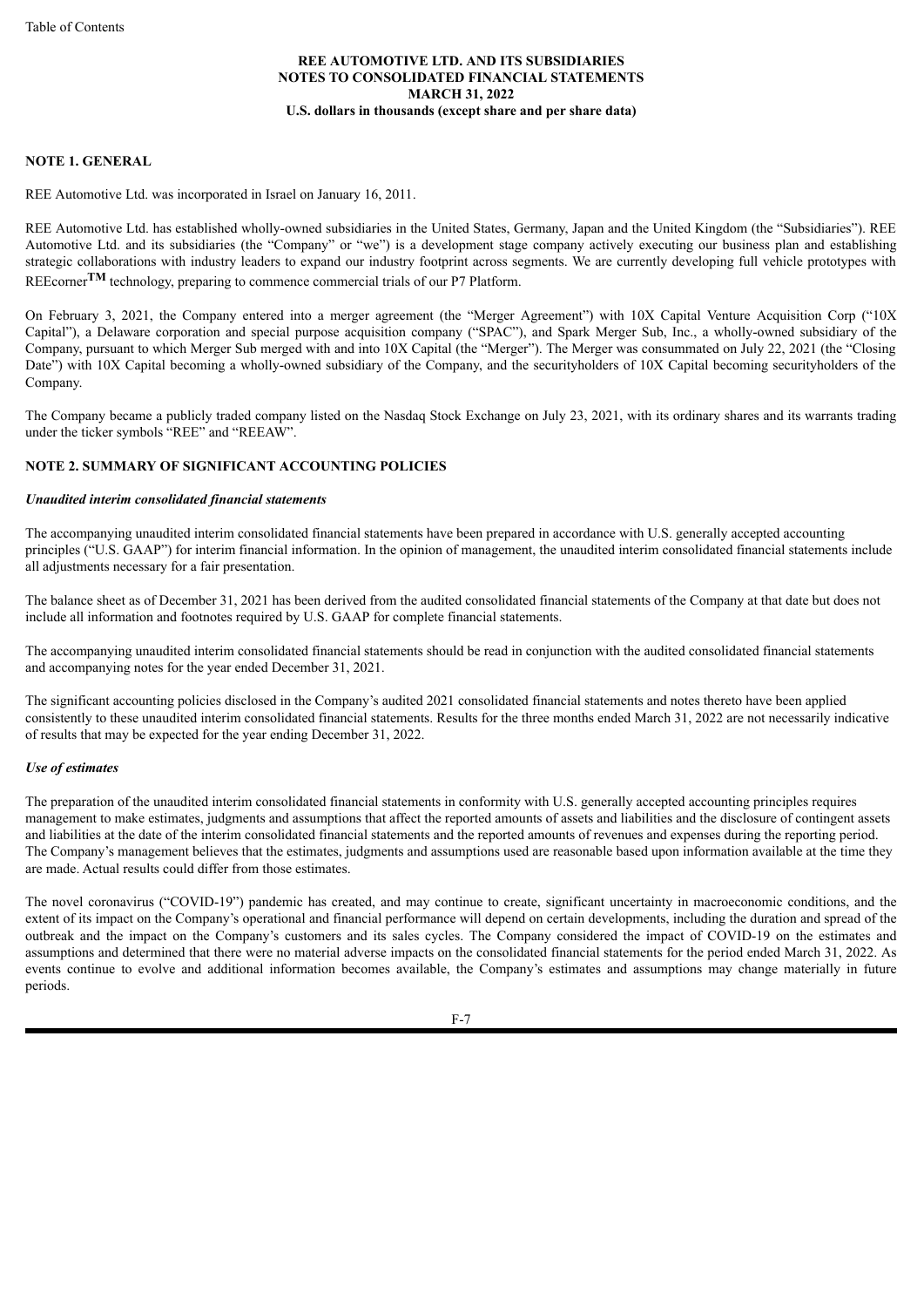#### *Leases*

On January 1, 2022, the Company adopted ASU No. 2016-02, "Leases (Topic 842)",using the modified retrospective method by applying the new standard to all leases existing at the date of initial application. Results and disclosure requirements for reporting periods beginning after January 1, 2022 are presented under Topic 842, while prior period amounts have not been adjusted and continue to be reported in accordance with our historical accounting under Topic 840. The Company has elected the package of practical expedients permitted under the transition guidance, which allows the Company not to reassess (1) whether any expired or existing contracts as of the adoption date are or contain a lease, (2) lease classification for any expired or existing leases as of the adoption date and (3) initial direct costs for any expired or existing leases as of the adoption date. The Company elected to not recognize a lease liability and a right-of-use ("ROU") asset for leases with a term of twelve months or less. Lease payments on short-term leases are recognized as an expense on a straight-line basis over the lease term, not included in lease liabilities. Lastly, the Company also elected the practical expedient to not separate lease and non-lease components for its leases.

The Company determines if an arrangement is a lease and the classification of that lease at inception based on: (1) whether the contract involves the use of a distinct identified asset, (2) whether the Company obtains the right to substantially all the economic benefits from the use of the asset throughout the period, and (3) whether the Company has a right to direct the use of the asset.

ROU assets represent the right to use an underlying asset for the lease term and lease liabilities represent the obligation to make minimum lease payments arising from the lease. ROU assets are initially measured at amounts, which represents the discounted present value of the lease payments over the lease, plus any initial direct costs incurred. The lease liability is initially measured at lease commencement date based on the discounted present value of minimum lease payments over the lease term. The implicit rate within the operating leases is generally not determinable, therefore the Company uses its Incremental Borrowing Rate ("IBR") based on the information available at commencement date in determining the present value of lease payments. The Company's IBR is estimated to approximate the interest rate for collateralized borrowing with similar terms and payments and in economic environments where the leased asset is located. Certain leases include options to extend or terminate the lease. An option to extend the lease is considered in connection with determining the ROU asset and lease liability when it is reasonably certain that the Company will exercise that option. An option to terminate is considered unless it is reasonably certain that the Company will not exercise the option.

Payments under the Company's lease arrangements are primarily fixed, however, certain lease agreements contain variable payments, which are expensed as incurred and not included in the operating lease right-of-use assets and liabilities. Variable lease payments are primarily comprised of payments affected by common area maintenance and utility charges.

#### *Fair value of financial instruments*

Fair value is defined as the exchange price that would be received from the sale of an asset or paid to transfer a liability in the principal or most advantageous market for the asset or liability in an orderly transaction between market participants on the measurement date. The Company measures financial assets and liabilities at fair value at each reporting period using a fair value hierarchy which requires the Company to maximize the use of observable inputs and minimize the use of unobservable inputs when measuring fair value.

A financial instrument's classification within the fair value hierarchy is based upon the lowest level of input that is significant to the fair value measurement. Three levels of inputs may be used to measure fair value:

Level 1 — quoted prices in active markets for identical assets or liabilities.

Level 2 — inputs other than Level 1 that are observable, either directly or indirectly, such as quoted prices for similar assets or liabilities; quoted prices in markets that are not active; or other inputs that are observable or can be corroborated by observable market data for substantially the full term of the assets or liabilities.

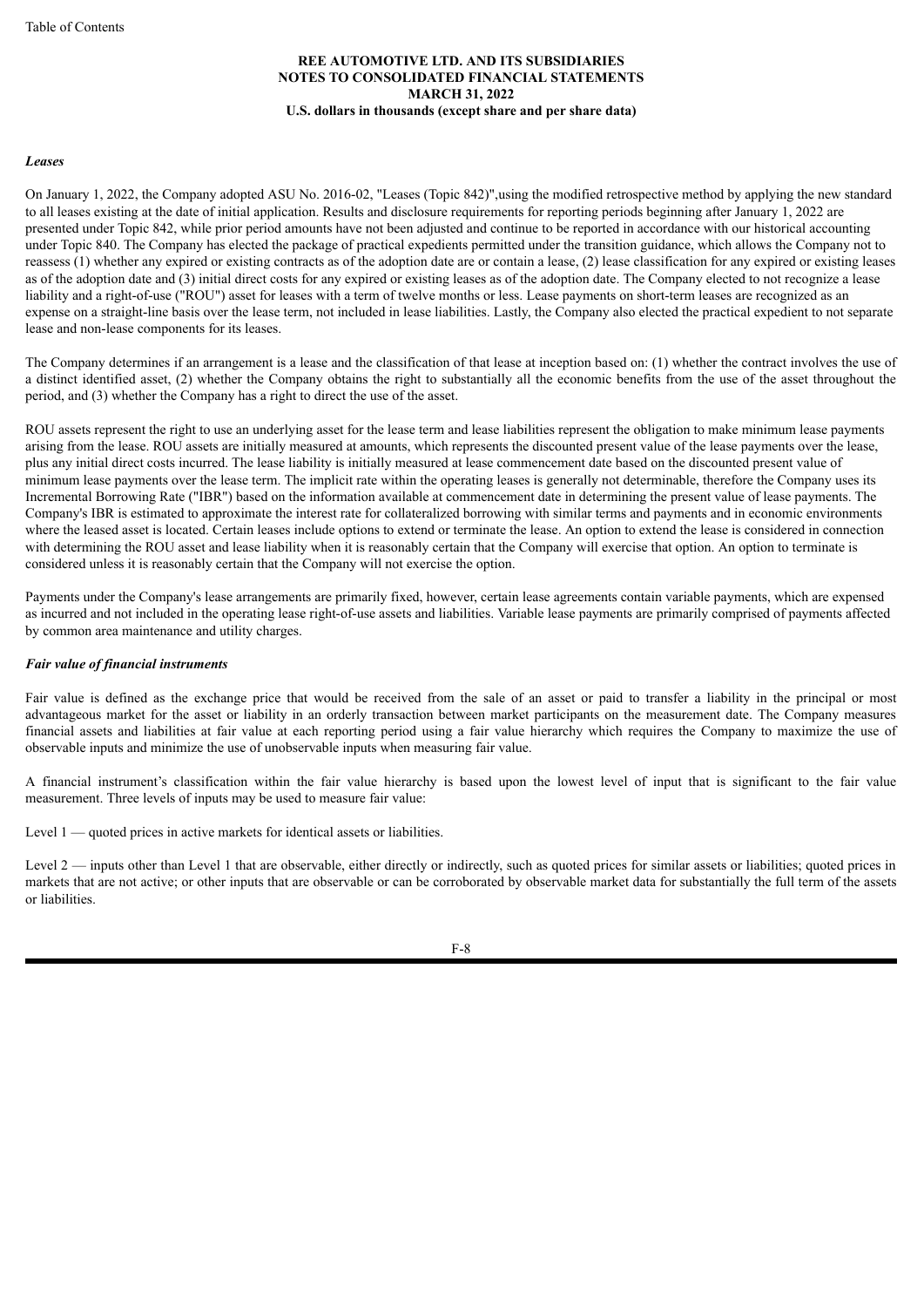Level 3 — unobservable inputs that are supported by little or no market activity and that are significant to the fair value of the assets or liabilities.

Financial instruments consist of cash equivalents, restricted cash, other accounts receivable, trade payables, and other accounts payable and accrued expenses. The estimated fair values of these financial instruments approximate their carrying value as presented, due to their short term maturities. We consider public warrant liabilities to be Level 1 and private warrants are measured at fair value using Level 3 inputs. The financial liability for the warrant liabilities are accounted for at fair value through profit and loss.

#### *Revenue recognition*

During 2021, the Company generated revenues from selling its wheels for personal mobility products.

Under ASC 606 "Revenue from contracts with customers", the Company recognizes revenue when its customer obtains control of promised goods or services in an amount that reflects the consideration that the Company expects to receive in exchange for those goods or services. To determine revenue recognition for contracts that are within the scope of the standard, the Company perform the following five steps: (1) Identify the contract(s) with a customer, (2) Identify the performance obligations in the contract, (3) Determine the transaction price, (4) Allocate the transaction price to the performance obligations in the contract and (5) Recognize revenue when (or as) the entity satisfies a performance obligation.

The Company recognizes revenue at the time when its customer obtains control of the promised goods which is when the performance obligation is satisfied by transferring the promised product to the customer.

The transaction price is determined based on the consideration to which the Company expects to be entitled in exchange for transferring the products to the customer.

The Company applied the practical expedient in ASC 606 and did not evaluate payment terms of one year or less for the existence of a significant financing component.

Deferred revenues are recognized as (or when) the Company receives consideration prior to performing its obligations under the contract.

In April 2021, the Company entered into a strategic development agreement with a customer, pursuant to which the Company will develop and supply REE platform prototypes. Revenue related to the agreement is deferred and will be recognized upon satisfying performance obligations in the contract. As of March 31, 2022 and December 31, 2021, the Company had deferred revenues recorded of \$943. The Company's contracts with customer prepayment terms do not include a significant financing component because the primary purpose is not to receive financing from the customers.

For contracts in which the performance obligation has an original expected duration of one year or less, the Company does not provide disclosure on its remaining performance obligations.

Fulfillment costs are capitalized up to the amount that is expected to be recovered, and any excess amounts will be expensed as incurred. As of March 31, 2022, the Company recorded capitalized costs of \$943.

Contract liabilities consisted of the following as of March 31, 2022 and December 31, 2021:

|                                | <b>March 31, 2022</b> | December 31,<br>2021 |
|--------------------------------|-----------------------|----------------------|
|                                | (Unaudited)           | (Audited)            |
| Deferred revenues, non-current | 943                   | 943                  |

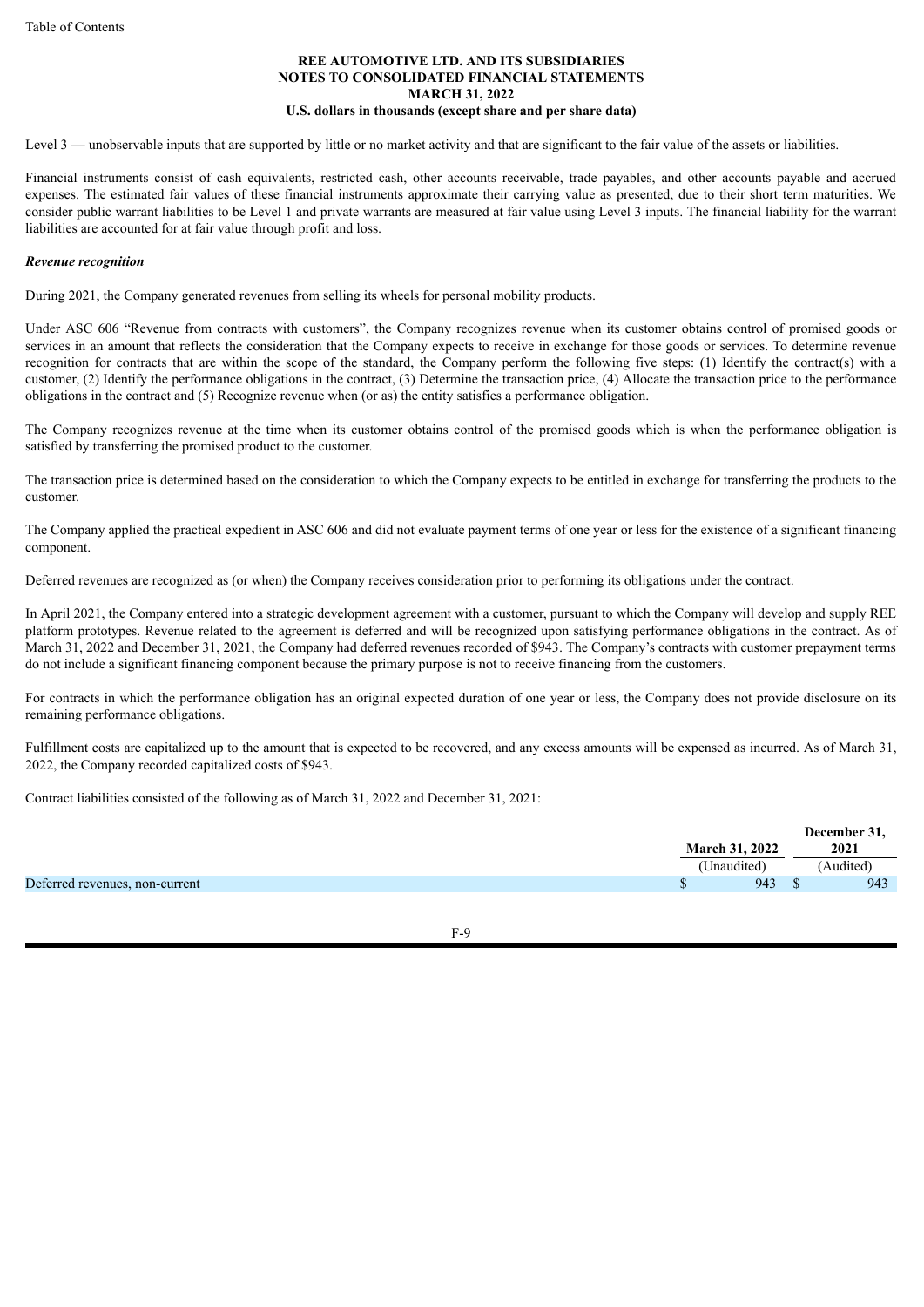#### *Remaining Performance Obligation*

The Company's remaining performance obligations are comprised of the delivery of products and a material right for purchases of finished goods not yet delivered. As of March 31, 2022, the aggregate amount of the transaction price allocated to remaining performance obligations was \$943, which the Company expects to recognize as revenue.

#### *Recently adopted accounting pronouncements*

As an "emerging growth company," the Jumpstart Our Business Startups Act ("JOBS Act") allows the Company to delay adoption of new or revised accounting pronouncements applicable to public companies until such pronouncements are made applicable to private companies. The Company has elected to use this extended transition period under the JOBS Act. The adoption dates discussed below reflect this election.

On January 1, 2022, the Company adopted ASU No. 2016-02, "Leases (Topic 842)". Upon adoption, we recognized total right of use ("ROU") assets and corresponding liabilities of \$8,857 on our consolidated balance sheets. The ROU assets include adjustments for prepayments and accrued lease payments. The adoption did not impact the beginning balance of retained earnings, or prior year consolidated statements of income and statements of cash flows.

For information regarding the impact of Topic 842 adoption, see Significant Accounting Policies – Leases above and Note 4 - Leases.

#### *Recently issued accounting pronouncements, not yet adopted*

In December 2019, the FASB issued ASU 2019-12 "Income Taxes (Topic 740) — Simplifying the Accounting for Income Taxes" ("the Update"). ASU 2019-12 is intended to simplify the accounting for income taxes by removing certain exceptions to the general principles in ASC 740. The standard will be effective for the Company beginning January 1, 2022, and interim periods in fiscal years beginning January 1, 2023. The Company does not anticipate ASU 2019-12 will have a material impact on its consolidated financial statements.

In June 2016, the FASB issued ASU 2016-13 "Financial Instruments — Credit Losses — Measurement of Credit Losses on Financial Instruments." This guidance replaces the current incurred loss impairment methodology with a methodology that reflects expected credit losses and requires consideration of a broader range of reasonable and supportable information to inform credit loss estimates.

The guidance will be effective for the Company beginning January 1, 2023, and interim periods therein. Early adoption is permitted. The Company is currently evaluating the effect that ASU 2016-13 will have on its consolidated financial statements and related disclosures.

# **NOTE 3. OTHER ACCOUNTS RECEIVABLE AND PREPAID EXPENSES**

|                        |     |                       |              | December 31, |
|------------------------|-----|-----------------------|--------------|--------------|
|                        |     | <b>March 31, 2022</b> |              | 2021         |
|                        |     | (Unaudited)           |              | (Audited)    |
| Government authorities | ND. | 1,736                 | <sup>S</sup> | 897          |
| Prepaid expenses       |     | 3,765                 |              | 5,151        |
| Advances to suppliers  |     | 7,468                 |              | 5,734        |
| Other receivables      |     | 355                   |              | 380          |
| Total                  |     | 13,324                |              | 12,162       |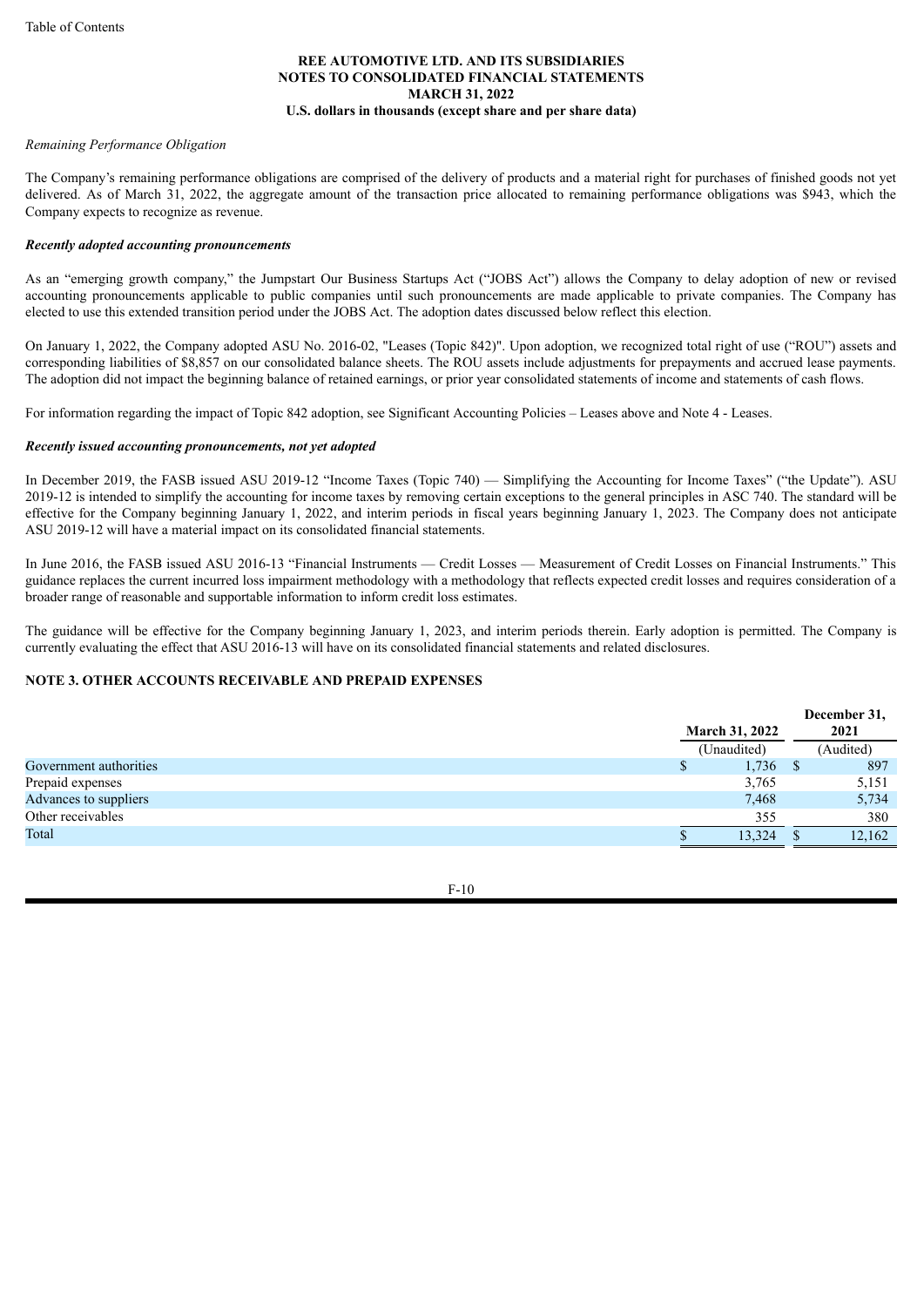## **NOTE 4. LEASES**

The Company`s leases include offices for its facilities worldwide, as well as car leases, which are all classified as operating leases. Certain leases include renewal options that are under the Company`s sole discretion. The renewal options were included in the right-of-use assets and liabilities calculations if it was reasonably certain that the Company will exercise the option.

|                        | <b>March 31, 2022</b> |
|------------------------|-----------------------|
|                        | (Unaudited)           |
| Operating lease cost:  | 653                   |
| Short-term lease cost: | 138                   |
| Variable lease cost:   | 17                    |
| Net lease cost:        | 808                   |
|                        |                       |

|                                                                               | <b>March 31, 2022</b> |       |
|-------------------------------------------------------------------------------|-----------------------|-------|
|                                                                               | (Unaudited)           |       |
| Cash paid for amounts included in the measurement of lease liabilities:       |                       |       |
| Operating cash flows for operating leases:                                    | S                     | 586   |
|                                                                               |                       |       |
| Supplemental cash flow information related to operating leases:               |                       |       |
| Adoption of "Leases (Topic 842)"                                              | S                     | 8,857 |
| Right-of-use assets obtained in exchange for new operating lease liabilities: | S                     | 9,031 |
|                                                                               |                       |       |
| Weighted average remaining operating lease term                               |                       | 7.21  |
| Weighted average discount rate operating lease                                |                       | 3.83% |

The following table outlines maturities of the Company's lease liabilities as of March 31, 2022:

|                                    |     | <b>Operating Leases</b> |
|------------------------------------|-----|-------------------------|
|                                    |     | (Unaudited)             |
| 2022 (remainder)                   | \$. | 2,246                   |
| 2023                               |     | 3,228                   |
| 2024                               |     | 2,840                   |
| 2025                               |     | 2,793                   |
| 2026 and thereafter                |     | 8,911                   |
| Total undiscounted lease payments  |     | 20,018                  |
|                                    |     |                         |
| Less:                              |     |                         |
| Imputed interest                   |     | 2,966                   |
|                                    |     |                         |
| Present value of lease liabilities |     | 17,052                  |

In March 2022, the Company entered into a lease commitment which has not yet commenced as of March 31, 2022, and is therefore not part of the right-ofuse asset and liability. This lease has an undiscounted future payments of approximately \$11,000. The lease is expected to commence during the second half of 2022 for a 10 year period.

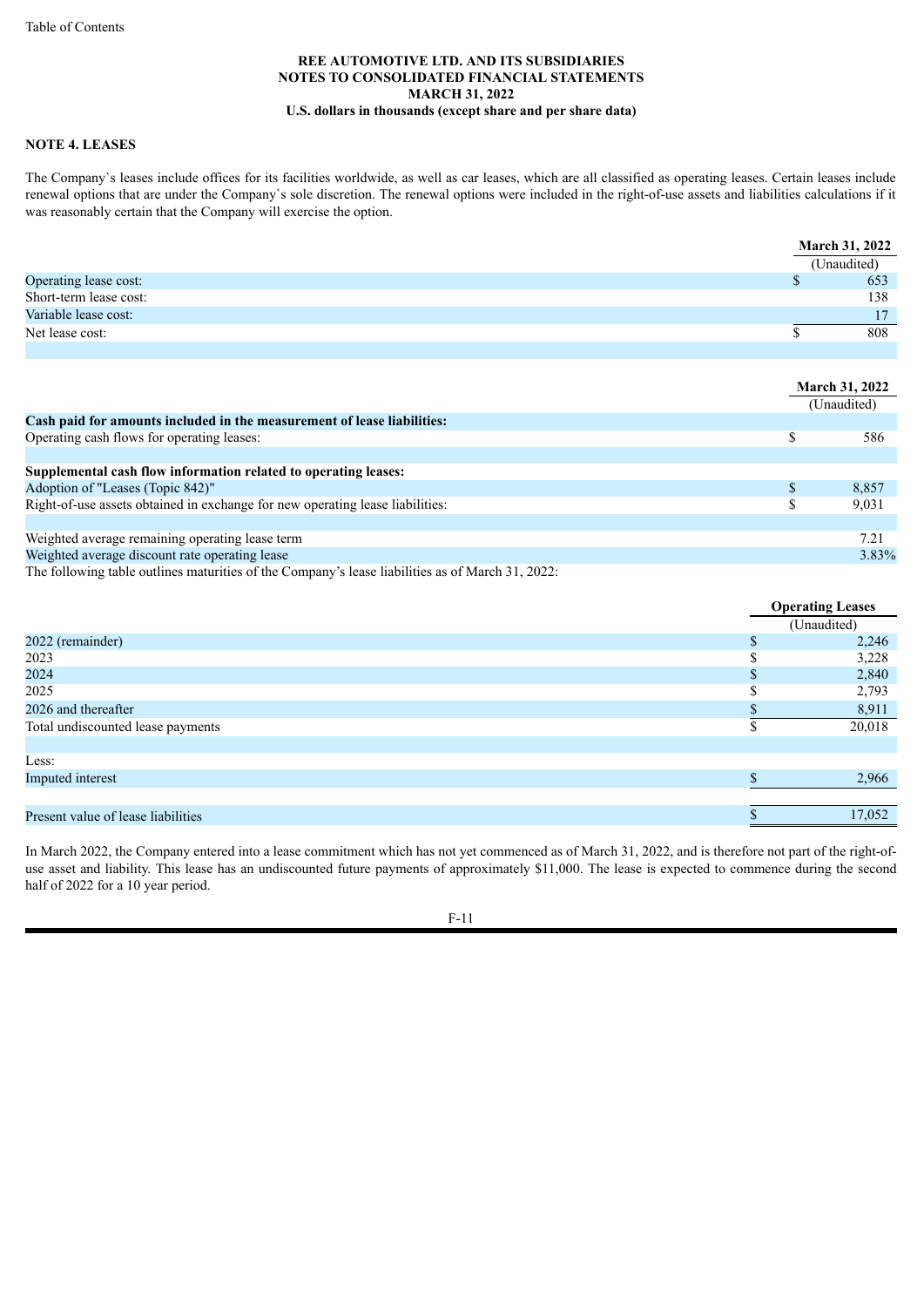# **NOTE 5. ACCRUED EXPENSES AND OTHER CURRENT LIABILITIES**

|                                |                       |             |  | December 31, |
|--------------------------------|-----------------------|-------------|--|--------------|
|                                | <b>March 31, 2022</b> |             |  |              |
|                                |                       | (Unaudited) |  | (Audited)    |
| Employees and payroll accruals | \$                    | $5,381$ \$  |  | 8,262        |
| Professional fees              |                       | 523         |  | 600          |
| Non recurring engineering      |                       | 3,526       |  | 4,800        |
| Government authorities         |                       | 2,054       |  | 648          |
| Other payables                 |                       | 2.017       |  | 1,708        |
| Total                          |                       | 13.501      |  | 16,018       |

#### **NOTE 6. COMMITMENTS AND CONTINGENT LIABILITIES**

#### *Commitments*

The following table summarizes REE's contractual obligations and other commitments for cash expenditures as of March 31, 2022, and the years in which these obligations are due. Certain obligations are reflected in our balance sheet, while other are disclosed as future obligations. This table is not meant to represent a forecast of our total cash expenditures for any of the periods presented.

|                     | <b>Purchase commitments</b> |
|---------------------|-----------------------------|
|                     | (Unaudited)                 |
| 2022                | 4,063                       |
| 2023                |                             |
| 2024                |                             |
| 2025                |                             |
| 2026 and thereafter |                             |
| Total               | 4.063                       |

Open purchase orders that are cancellable are not considered unconditional purchase obligations for financial reporting purposes and are not included in the table above. Such purchase orders often represent authorizations to purchase rather than binding agreements.

In addition, REE enters into agreements in the normal course of business with vendors to perform various services, which are generally cancellable upon written notice. These payments are not included in this table of contractual obligations.

#### *Guarantee*

A short-term guarantee in the amount of approximately \$138 was issued by a bank to secure the Company's office rent and credit cards payments. Longterm guarantees of \$5,171 were recorded within Non-restricted cash and Other Accounts Receivable to secure the Company's office and manufacturing locations.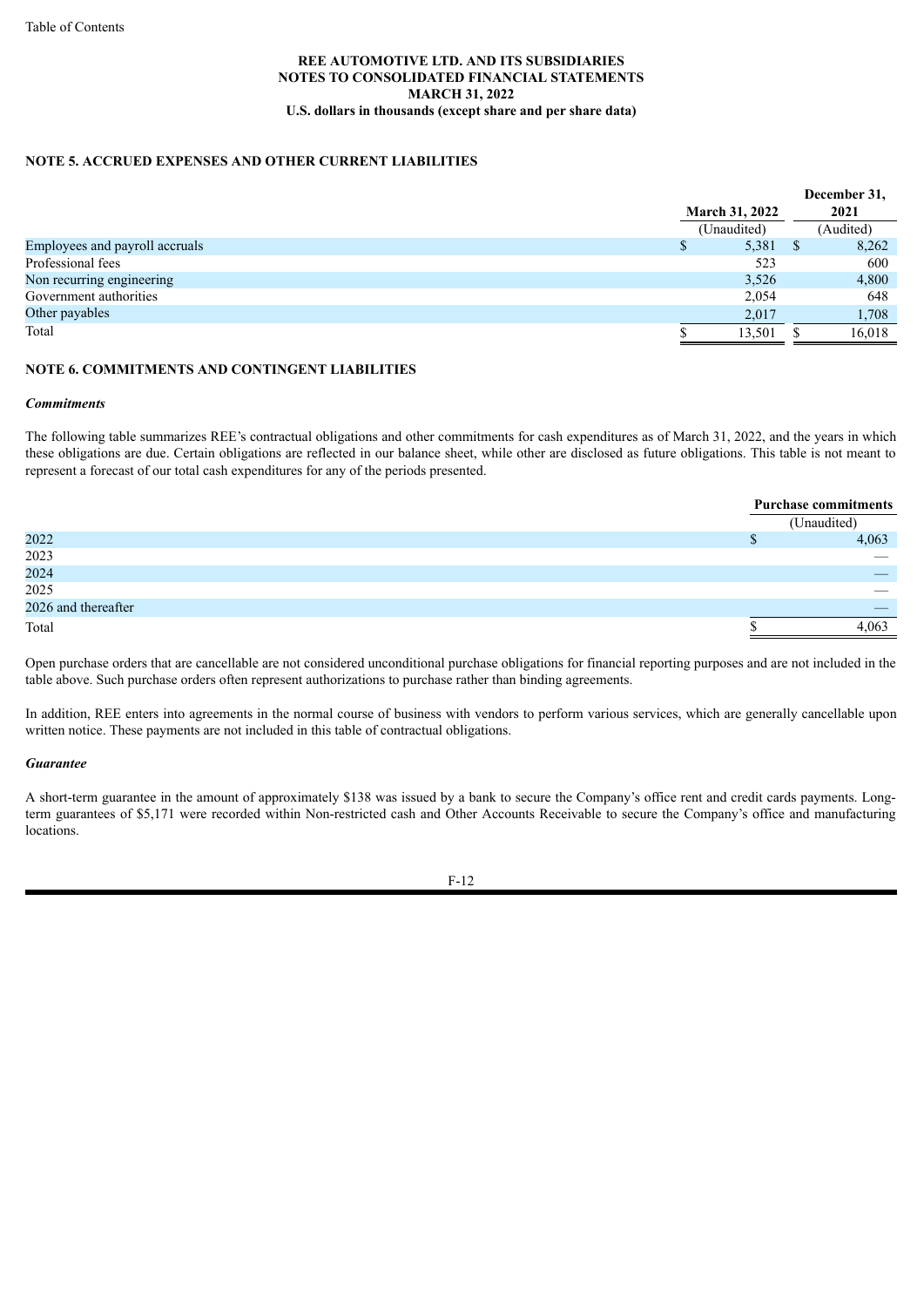#### *Royalty bearing grants*

The Company's research and development efforts have been partially financed through grants from the Israel Innovation Authority ("IIA") for the technology related to the Softwheel products. In 2021, the Company applied to the IIA and was approved to update the definition of royalties set for the Company, so that the Company will be obligated to pay royalties solely on revenues generated from Softwheel products (and not the Company's automotive activity). Under the research and development agreements with the IIA and pursuant to applicable laws, the Company is required to pay royalties at the rate of 3-5% on sales of products developed with funds provided by the IIA. Such royalties are due up to an amount equal to 100% of the IIA grants received, linked to the U.S. dollar plus interest on the unpaid amount received based on the 12-month LIBOR rate (from the year the grant was approved) applicable to U.S. dollar deposits. If the Company returns to production of these products outside of Israel and generates sales, the ceiling will increase based on the percentage of production that is outside of Israel, up to a maximum of 300% of the IIA grants, linked to the dollar and bearing interest as noted above. If the Company does not generate sales of products developed with funds provided by the IIA, the Company is not obligated to pay royalties or repay the grants. For the three months March 31, 2022 and 2021, no expenses were recorded.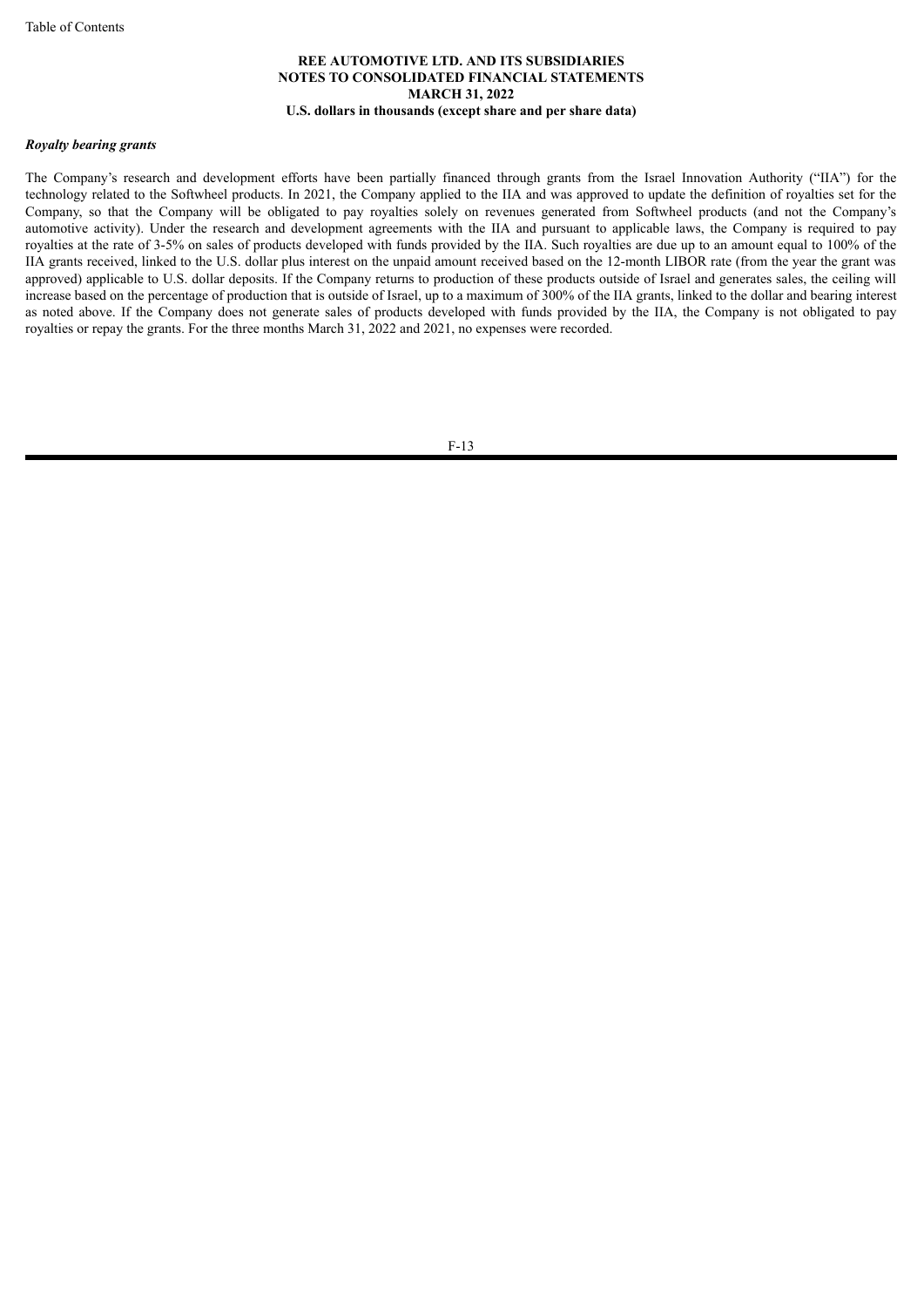As of March 31, 2022, the Company's remaining contingent obligation with respect to royalty-bearing participation received or accrued, net of royalties paid or accrued, were \$722, respectively.

In 2018, the Company signed a research and development agreement with the Israel-United States Binational Industrial Research and Development Foundation ("BIRD") for the technology related to Softwheel products. Under this agreement, the Company is required to pay royalties at a rate of 5% of the sales of products developed with funds provided by BIRD up to an amount equal to 150% of the aggregate dollar amount of the grants received linked to the U.S. consumer price index. For the three months March 31, 2022 and 2021, no expenses were recorded.

As of March 31, 2022, the BIRD contingent liability with respect to royalty-bearing participation received or accrued, net of royalties paid or accrued, totaled \$433.

### *Legal proceedings*

In the ordinary course of business, the Company may be subject from time to time to various proceedings, lawsuits, disputes, or claims. Although it cannot predict with assurance the outcome of any litigation, it does not believe there are currently any such actions that, if resolved unfavorably, would have a material impact on its financial condition, results of operations, or cash flows.

### **NOTE 7. SHAREHOLDERS' EQUITY**

#### *Composition of share capital:*

|                                             | <b>March 31, 2022</b> |                  | December 31, 2021 |                  |  |
|---------------------------------------------|-----------------------|------------------|-------------------|------------------|--|
|                                             | (Unaudited)           |                  | (Audited)         |                  |  |
|                                             |                       | Issued and       |                   | Issued and       |  |
|                                             | Authorized            | outstanding      | Authorized        | outstanding      |  |
|                                             |                       | Number of shares |                   | Number of shares |  |
| Class A Ordinary shares, no par value $(1)$ | 1,000,000,000         | 238,444,578      | 000,000,000.1     | 234, 262, 636    |  |
| Class B Ordinary shares, no par value $(2)$ | 83,417,110            | 83,417,110       | 83,417,110        | 83,417,110       |  |
|                                             | 1,083,417,110         | 321,861,688      | 1,083,417,110     | 317,679,746      |  |

(1) Each Class A Ordinary Share has the right to exercise one vote, to participate pro rata in all the dividends declared by the Board of Director's of the Company and the rights in the event of the Company's winding up are to participate pro-rata in the total assets of the Company.

(2) Class B Ordinary Shares, which are held by the founders, are entitled to cast ten votes per each Class B Ordinary Share held as of the applicable record date. Specific actions set forth in REE's Amended and Restated Articles may not be effected by REE without the prior affirmative vote of 100% of the outstanding REE Class B Ordinary Shares, voting as a separate class. Each Class B Ordinary Shares will be automatically suspended upon the tenth anniversary of the closing of the Merger. There are no economic or participating rights to this class of shares.

#### *Equity transactions*

In the three months ended March 31, 2021, certain investors exercised their Preferred B warrants at a price of \$0.27 per share. Such investors paid a total of \$2,350 in exchange for 8,619,406 Preferred B shares of the Company.

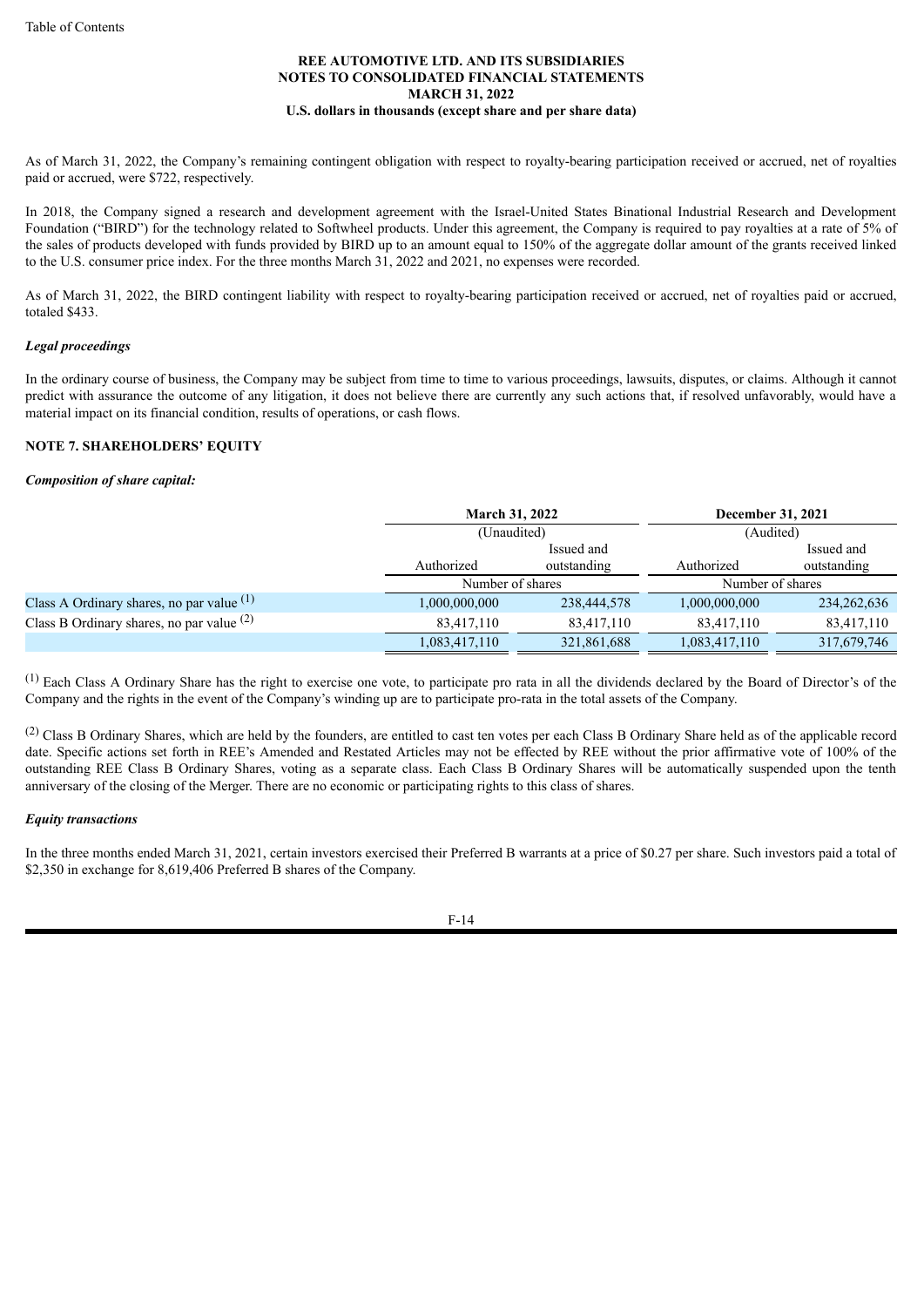In April 2021, the Company entered into a strategic collaboration agreement with a strategic partner regarding the ability to work with the Company to develop new markets and new business models for REE's corner module technology and design (the "Strategic Partner"). In June 2021 and August 2021 the Company issued to the Strategic Partner 1,989,622 and 370,479 ordinary shares, respectively, and had agreed to issue additional ordinary shares to be issued to the Strategic Partner upon the achievement of certain revenue and production milestones, which will require the Company to obtain definitive purchase orders from third-party customers. As a result, the Company recorded share-based compensation expenses in the amount of \$18,802 in selling, general and administrative expenses.

On August 16, 2021, the Board of Directors approved the issuance of 250,000 shares issued to an affiliate of Cowen and Company, LLC ("Cowen") in consideration for advisory services provided by Cowen in connection with the Merger Agreement.

The share-based compensation expense recognized in the Company's consolidated statements of operations are as follow:

|                                     | Three months ended         |  |                       |  |
|-------------------------------------|----------------------------|--|-----------------------|--|
|                                     | <b>March 31, 2022</b>      |  | <b>March 31, 2021</b> |  |
|                                     | (Unaudited)<br>(Unaudited) |  |                       |  |
| Cost of sales                       | 70                         |  |                       |  |
| Research and development            | 3,207                      |  | 1,645                 |  |
| Selling, general and administrative | 5,198                      |  | 2,461                 |  |
|                                     | 8.475                      |  | 4.106                 |  |

# **NOTE 8. INCOME TAXES**

The main reconciling item between the statutory tax rate of the Company and the effective tax rate are the non-recognition of tax benefits from accumulated net operating loss carryforward of the Company due to the uncertainty of the realization of such tax benefits and the unrecognized tax positions recorded in the period.

Income taxes are comprised as follows:

|                            | <b>March 31, 2022</b> | March 31, 2021        |  |
|----------------------------|-----------------------|-----------------------|--|
|                            | (Unaudited)           | (Unaudited)           |  |
| Current                    | 594                   | <sup>\$</sup>         |  |
|                            | 594                   |                       |  |
|                            |                       |                       |  |
|                            | <b>March 31, 2022</b> | <b>March 31, 2021</b> |  |
|                            | (Unaudited)           | (Unaudited)           |  |
| Foreign                    | 594                   |                       |  |
|                            | 594                   |                       |  |
|                            |                       |                       |  |
| Net loss before income tax | (22, 421)             | (12, 598)             |  |
| Effective tax rate         | $(2.65)\%$            | $0.00\%$              |  |

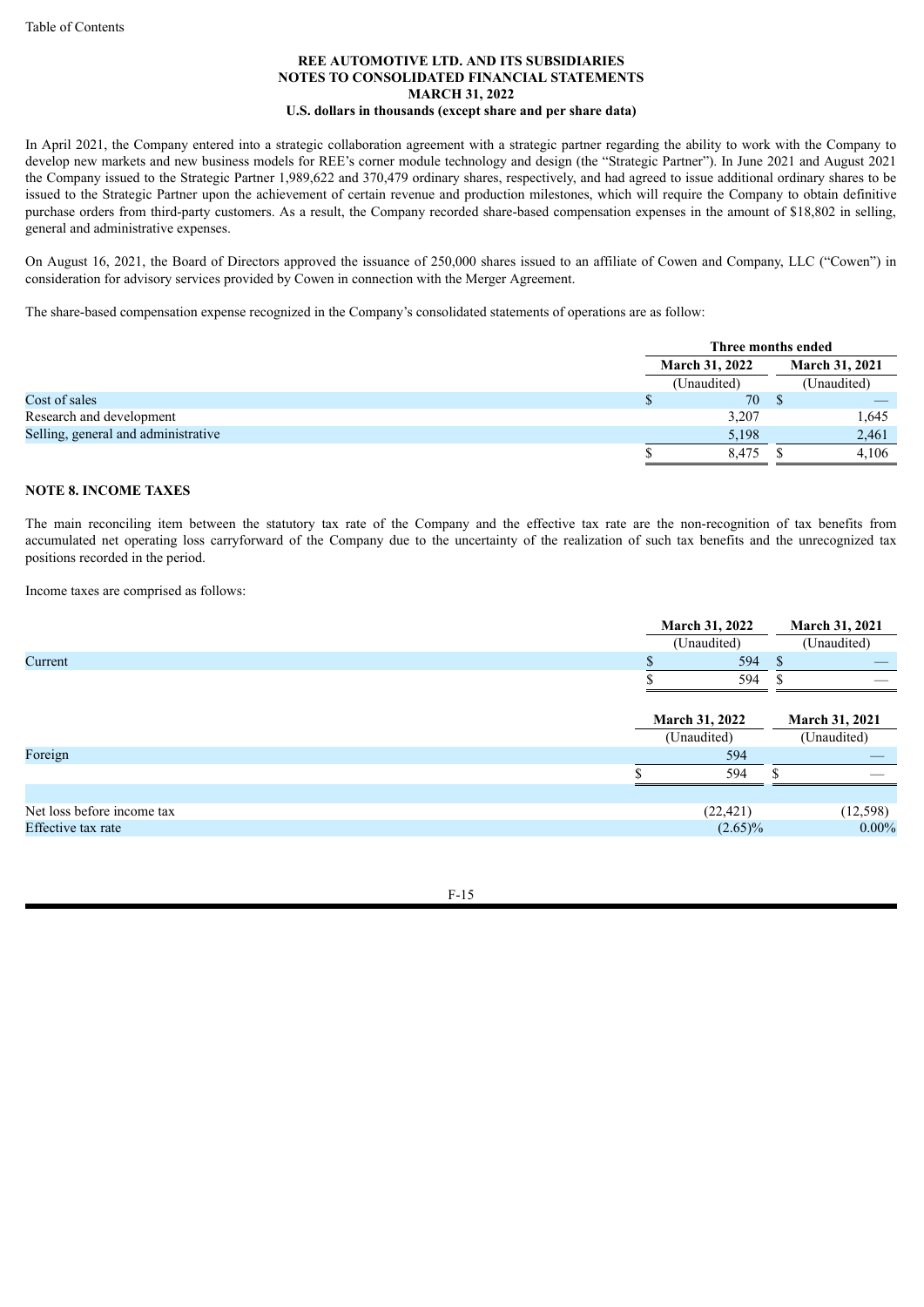#### *Uncertain tax positions*

A reconciliation of the opening and closing amounts of total unrecognized tax benefits is as follows:

|                                     | <b>March 31, 2022</b> |             |  | <b>December 31, 2021</b> |  |  |
|-------------------------------------|-----------------------|-------------|--|--------------------------|--|--|
|                                     |                       | (Unaudited) |  | Audited)                 |  |  |
| Opening balance                     |                       | 856         |  |                          |  |  |
| Tax positions taken in current year |                       | 418         |  | 856                      |  |  |
| <b>Ending Balance</b>               |                       | 274         |  | 856                      |  |  |

The Company recognizes interest and penalties, if any, related to unrecognized tax positions in income tax expense.

#### **NOTE 9. FAIR VALUE MEASUREMENTS**

#### *Warrants liability*

As of March 31, 2022, there were 15,562,500 public and private warrants outstanding. The warrants entitle the holder to purchase one Class A ordinary share of REE Automotive Ltd at an exercise price of \$11.50 per share. Until warrant holders acquire the Company's Class A ordinary shares upon exercise of such warrants, they will have no rights with respect to the Company's ordinary shares. The warrants will expire on July 22, 2026, five years after the Merger closing date, or earlier upon redemption or liquidation in accordance with their terms.

#### *Public Shareholders' Warrants*

Each whole warrant will entitle the registered holder to purchase one share of Class A Ordinary Shares. No fractional warrants will be issued and only whole warrants will trade. The Company is not obligated to deliver any Class A Ordinary Shares pursuant to the exercise of a warrant and will have no obligation to settle such warrant exercise unless a registration statement under the Securities Act with respect to the Class A Ordinary Shares underlying the warrants is then effective and a prospectus relating thereto is current. No warrant will be exercisable and the Company will not be obligated to issue a share of Class A Ordinary Shares upon exercise of a warrant unless the share of Class A Ordinary Shares issuable upon such warrant exercise has been registered, qualified or deemed to be exempt under the securities laws of the state of residence of the registered holder of the warrants. In no event is the Company required to net cash settle any warrant. During any period if the Company has failed to maintain an effective registration statement, warrant holders will be able to, until such time there is an effective registration statement, exercise their warrants on a "cashless basis."

Once the warrants become exercisable, the Company may call the warrants for redemption:

- in whole and not in part;
- at a price of \$0.01 per warrant;
- upon not less than 30 days' prior written notice of redemption (the "30-day redemption period") to each warrant holder; and
- if, and only if, the closing price of the common stock equals or exceeds \$18.00 per share for any 20 trading days within a 30-trading day period ending three business days before the Company sends to the notice of redemption to the warrant holders.

If and when the warrants become redeemable by the Company, it may exercise its redemption right even if the Company is unable to register or qualify the underlying securities for sale under all applicable state securities laws.

If the Company calls the warrants for redemption for cash the Company's management will have the option to require any holder that wishes to exercise his, her or its warrant to do so on a "cashless basis." If the Company's management takes advantage of this option, all holders of warrants would pay the exercise price by surrendering their warrants for that number of shares of Class A Ordinary Shares equal to the quotient obtained by dividing (x) the product of the number of Class A Ordinary Shares underlying the warrants, multiplied by the excess of the "fair market value" of Class A Ordinary Shares over the exercise price of the warrants by (y) the fair market value. The "fair market value" will mean the average closing price of the Class A Ordinary Shares for the 10 trading days ending on the third trading day prior to the date on which the notice of redemption is sent to the holders of warrants.

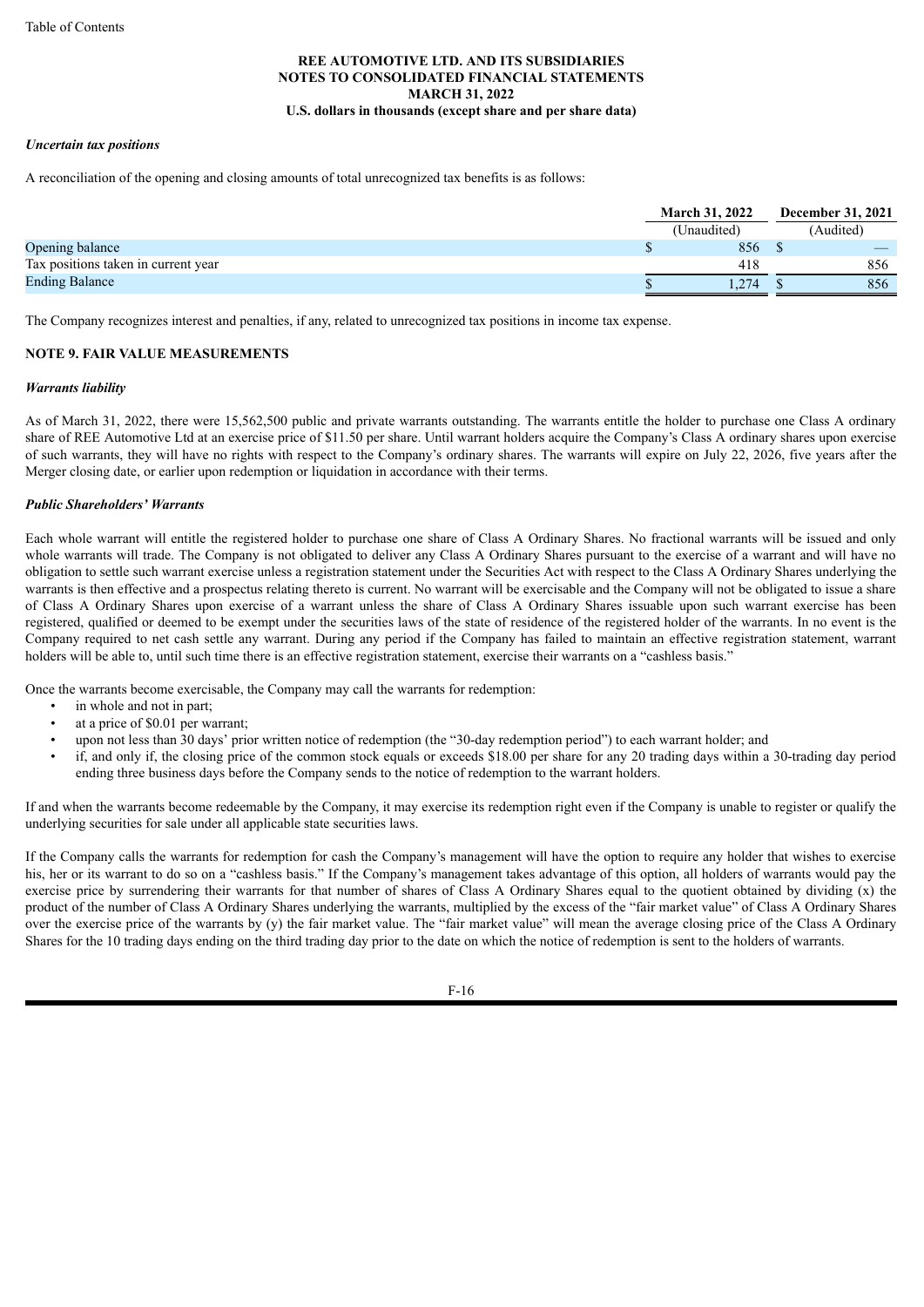#### **NOTE 9. FAIR VALUE MEASUREMENTS** (cont.)

#### *Private Shareholders' Warrants*

The private warrants are identical to the public warrants except that the private warrants and the shares of ordinary shares issuable upon the exercise of the private placement warrants were only able to be transferable, assignable or saleable 30 days after the consummation of the Merger. The private warrants (including the Class A Ordinary Shares issuable upon exercise of the private placement warrants) will be exercisable for cash or on a cashless basis, at the holder's option.

If holders of the private placement warrants elect to exercise them on a cashless basis, they would pay the exercise price by surrendering his, her or its warrants for that number of shares of Class A Ordinary Shares equal to the quotient obtained by dividing (x) the product of the number of shares of Class A Ordinary Shares underlying the warrants, multiplied by the excess of the "fair market value" of Class A Ordinary Shares over the exercise price of the warrants by (y) the fair market value. The "fair market value" means the average closing price of the Class A Ordinary Shares for the 10 trading days ending on the third trading day prior to the date on which the notice of warrant exercise is sent to the transfer agent.

#### *Fair value of warrants liability*

The Company measures and reports its private and public warrants at fair value. The fair value of the Company's financial assets and liabilities reflects management's estimate of amounts that the Company would have received in connection with the sale of the assets or paid in connection with the transfer of the liabilities in an orderly transaction between market participants at the measurement date.

The following table presents information about the Company's assets and liabilities that are measured at fair value on a recurring basis at March 31, 2022 and December 31, 2021 and indicates the fair value hierarchy of the valuation inputs the Company utilized to determine such fair value:

| <b>Description</b>                   | Level | <b>March 31, 2022</b> | December 31,<br>2021 |
|--------------------------------------|-------|-----------------------|----------------------|
|                                      |       | (Unaudited)           | (Audited)            |
| Liabilities:                         |       |                       |                      |
| Warrant Liability – Public Warrants  |       | 3.119                 | 10.364               |
| Warrant Liability – Private Warrants |       | 2,585                 | 10,670               |

The fair value of the Public Warrants is determined with reference to the prevailing market price for warrants that are trading on Nasdaq under the ticker **REEAW** 

The Private warrants were valued using a Modified Black Scholes Option Pricing Model, which is considered to be a Level 3 fair value measurement. The Modified Black Scholes model's primary unobservable input utilized in determining the fair value of the Private warrants is the expected volatility of the Class A ordinary shares. The expected volatility was implied from a blend of the Company's own share and Public warrant pricing and the average historical share volatilities of several unrelated public companies within the Company's industry that the Company considers to be comparable to its own business .

There were no transfers in or out of Level 3 from other levels in the fair value hierarchy.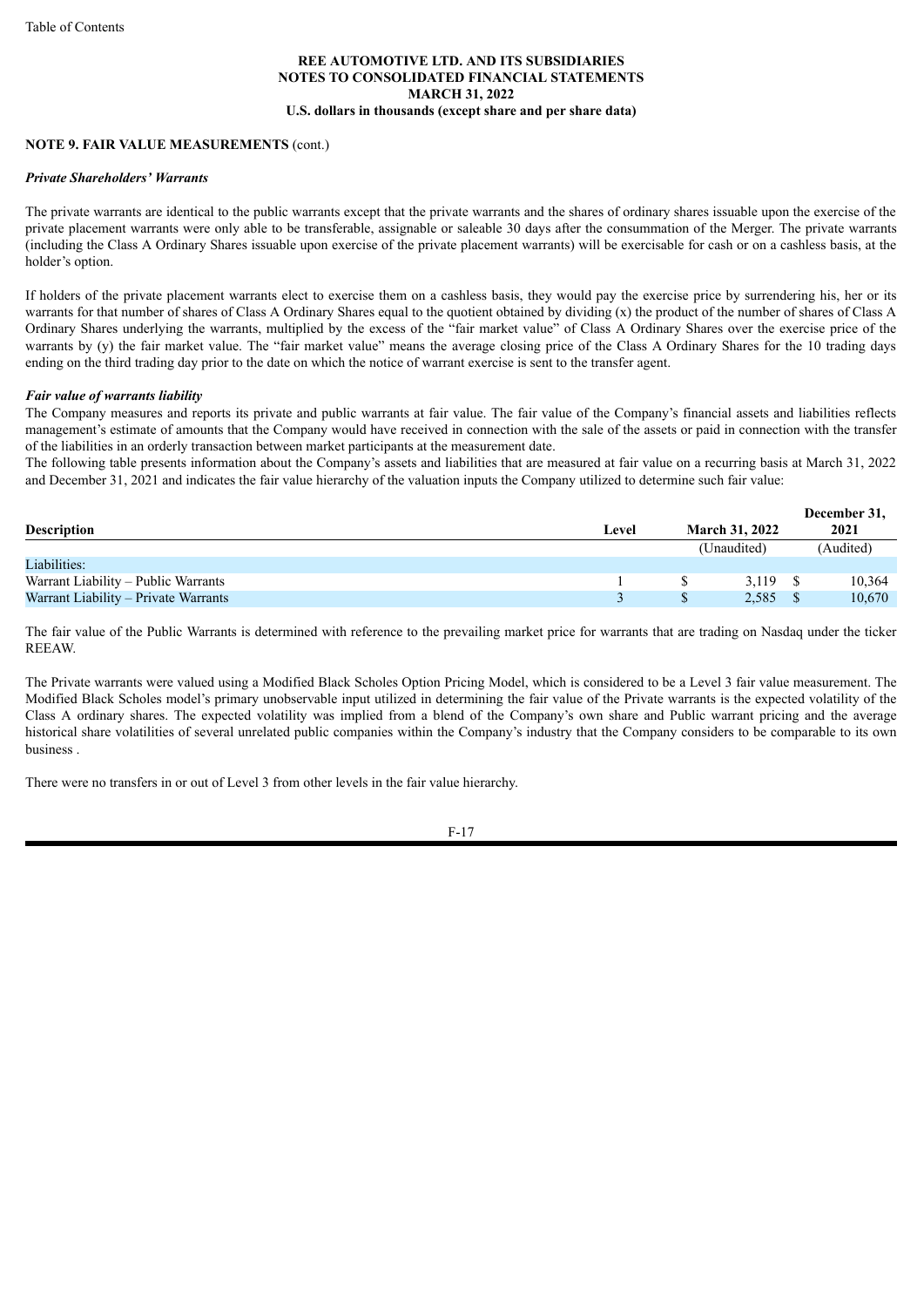# **NOTE 9. FAIR VALUE MEASUREMENTS** (cont.)

The following table provides the inputs used for Level 3 fair value measurements:

|                 |                       |              | December 31. |
|-----------------|-----------------------|--------------|--------------|
|                 | <b>March 31, 2022</b> |              | 2021         |
|                 | (Unaudited)           |              | (Audited)    |
| Share price     | 1.90                  | S            | 5.55         |
| Strike price    | 11.50                 | <sup>S</sup> | 11.50        |
| Term (in years) | 4.3                   |              | 4.6          |
| Volatility      | 80.0%                 |              | 65.0%        |
| Risk-free rate  | 2.4%                  |              | 1.2%         |
| Dividend yield  | $0.0\%$               |              | $0.0\%$      |

The following table presents the changes in the fair value of Level 3 warrant liabilities:

|                                  | Private          |
|----------------------------------|------------------|
|                                  | <b>Placement</b> |
| Fair value as of January 1, 2022 | 10.670           |
| Change in fair value             | (8,085)          |
| Fair value as of March 31, 2022  | 2,585            |

# **NOTE 10. FINANCIAL INCOME, NET**

|                                                             | Three months ended    |             |                       |             |
|-------------------------------------------------------------|-----------------------|-------------|-----------------------|-------------|
|                                                             | <b>March 31, 2022</b> |             | <b>March 31, 2021</b> |             |
|                                                             |                       | (Unaudited) |                       | (Unaudited) |
| Interest income and bank fees, net                          |                       | (240)       |                       | (24)        |
| Foreign currency translation adjustments - expense (income) |                       | (362)       |                       | 20          |
| Interest expense                                            |                       | 130         |                       |             |
| Financial income, net                                       |                       | (472)       |                       | (4)         |